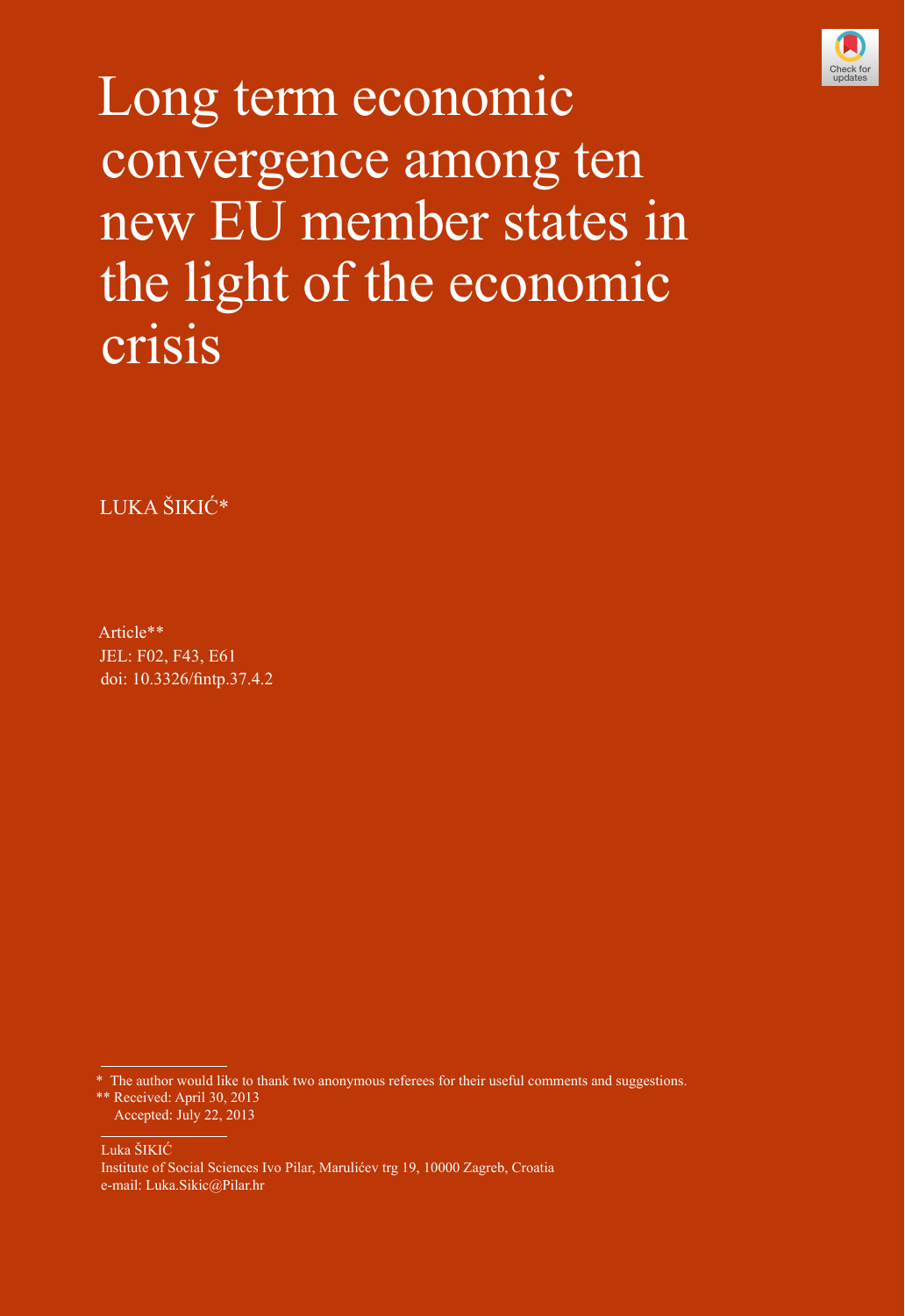# 362 **Abstract**

*This paper provides an analysis of absolute economic convergence among the group of ten new member states (NMS-10) that entered European Union in the year 2004. Convergence dynamics is estimated for the period from 1997 to 2012 as well as for two sub-periods: 1997-2007 and 2007-2012. The analysis covers aspects of sigma- (σ-) and beta- (β-) convergence. Convergence is first estimated by testing for panel unit root in GDP per capita series and then by using standard cross-section equations for absolute convergence. Different time intervals were used so that the analysis could capture the impact of the global economic crisis on long-term convergence performance among the NMS-10 countries. Our results show that this group of countries formed one homogenous convergence club during the entire observed period and achieved high convergence rates in the period before the crisis, while the level of homogeneity in the NMS-10 convergence club was significantly diminished in the period after beginning of the crisis.*

*Keywords: economic convergence, new member states, economic crisis, economic growth*

### **1 introduction**

This paper analyzes absolute convergence among the ten countries that entered the European Union (NMS-10) in the year 2004. The analysis covers aspects of sigma-  $(\sigma)$  and beta-  $(\beta)$  convergence. The time frame in the analysis includes the period from 1997 to 2012, which is broken down into two sub-periods: 1997-2007 and 2007-2012. This selection of time intervals allows us to compare the convergence dynamics after the period of the initial transition phase with those of the period that began with the onset of the economic crisis. The initial transition phase is associated with the NSM-10 group moving from a socialist towards a market economy and a consequential significant loss in output. This period could be regarded as a time of intensive institutional changes and overall adverse economic conditions. The NMS-10 group did not achieve any mutual convergence during the period 1992-1997, which has therefore been characterized as a period of divergence in the European convergence process (Vojinovic and Prochniak, 2009). Kocenda (2001) analyzes real and nominal convergence for the period 1991-1998 and points to substantial output loss in the first part, but significant output resurgence in the second part of that time interval. Thus, this research first tested for a panel unit root in the time period 1997-2012 so as to check whether convergence among the NMS-10 countries occurred during that time. Since the convergence hypothesis was confirmed by various panel unit root tests, the analysis proceeded with the estimation of  $\beta$ -convergence rates for different time intervals by fitting a cross-section equation to the data. The results indicate a high convergence rate before the crisis and a convergence rate slowdown in the period after the crisis. There is evidence that the NMS-10 group of countries formed one homogenous convergence club throughout the whole time period that was analyzed. Estima-

FINANCIAL THEORY PRACTICE 37 (4) 361-381 (2013) 37 (4) 361-381 (2013) practice financial theory and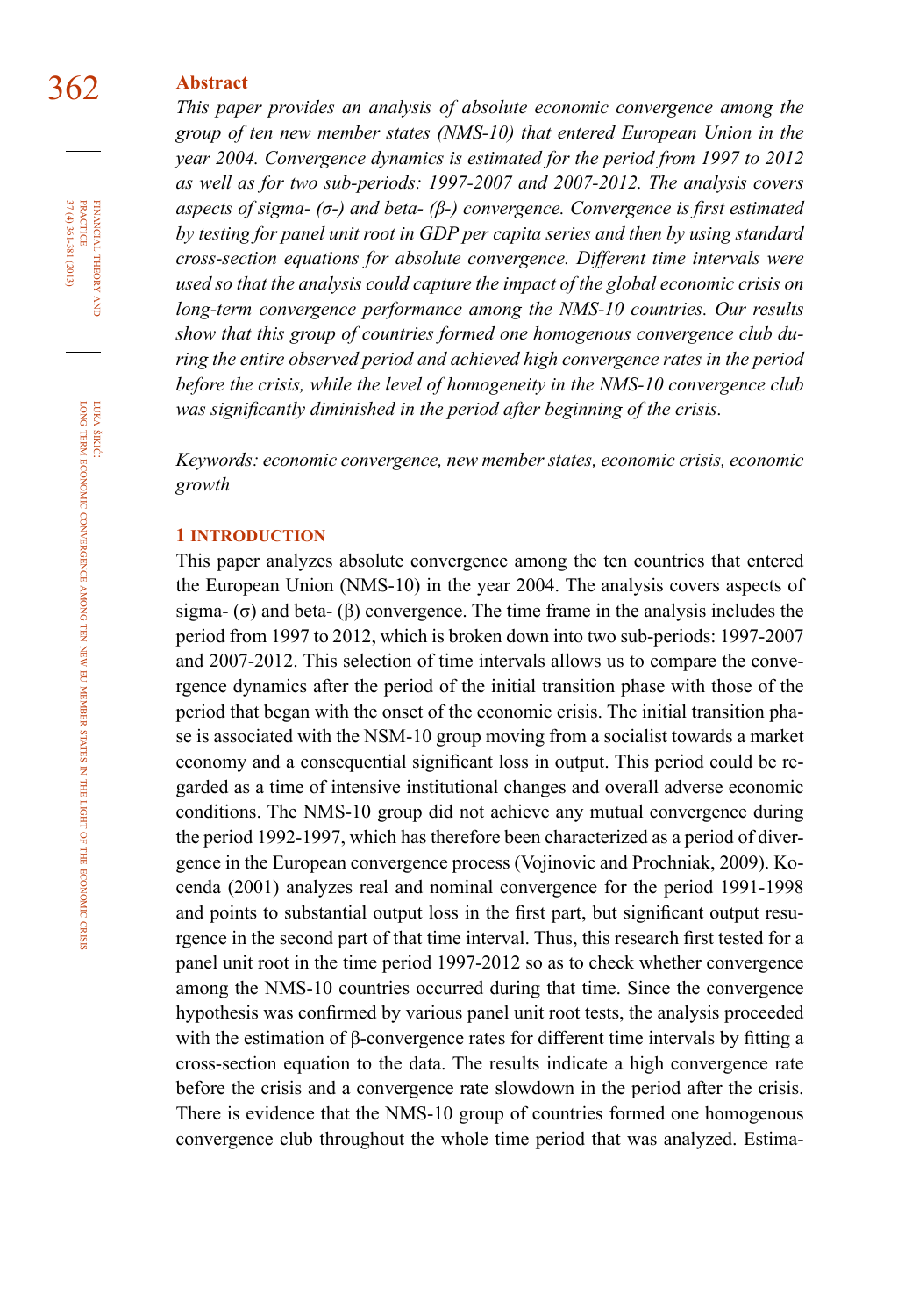tions also show that the economic crisis resulted in a reduction of homogeneity in  $363$ the period 2007-2012. Moreover, all results are corroborated by σ-convergence.

After the divergence period, the NMS-10 group began to undergo dynamic economic growth, linked to their distinctly rapid mutual convergence. Deeper and more intense integration with European Union countries resulted in high economic growth rates for the NMS-10 group, rates that are comparable only with quickly growing Asian countries, which, generally speaking, are of respectable size in global terms (Cihak and Fonteyne, 2009:8). In addition to intensive mutual convergence, the NMS-10 group has also been reducing its income gap with the old European Union member states (Kocenda, Kutan and Yigit, 2006:325). Mutual convergence rates among NMS-10 group members were generally high after the initial transition period and exhibited an ascending trend in each successive subperiod until the beginning of the economic crisis.

The last time interval covered in the analysis is marked by the strong and unfavorable impact of the global economic crisis on NMS-10 countries. Our results show a slowdown in convergence dynamics in the period 2007-2012 as well as change in the structure of the NMS-10 convergence club. The dissimilar impact of the economic crisis on countries from the group and the country-specific crisis policy responses made the NMS-10 convergence club less homogenous. Prospects for renewed convergence dynamization after the onset of the crisis are not reassuring. Although the double-dip recession is over, there is still no recovery in sight (WIIW, 2013). The absence of economic growth acceleration could result in further deterioration of long-term convergence performance and jeopardize continuation of the decade-long positive trend.

Data for the analysis are taken from the IMF (2012) and relate to yearly values of GDP per capita measured at PPP for the period 1997-2012. GDP per capita at PPP value for the year 2012 is from the IMF forecast. The analysis includes the following countries: Cyprus, Czech Republic, Estonia, Hungary, Malta, Latvia, Lithuania, Poland and Slovenia. Romania and Bulgaria are excluded from the sample, although these two countries could be appended to the analyzed group since they have also been new European Union members since the year 2007. The reason for their exclusion can be found in their making the NMS-10 convergence club much more heterogeneous and in the convergence equation showing considerably worse statistical properties if done conversely. The convergence regression line for the extended group shows a much lower residual sum of squares ratio. Fit deterioration could be ascribed to Romania and Bulgaria not belonging to the same convergence club as the entrants from the year 2004 due to some structural differences. The decision to include Cyprus and Malta was made since they do not detract from the convergence club homogeneity level. However, it may be that these two countries do not fit into the analyzed group perfectly, especially due to their size and various other structural differences.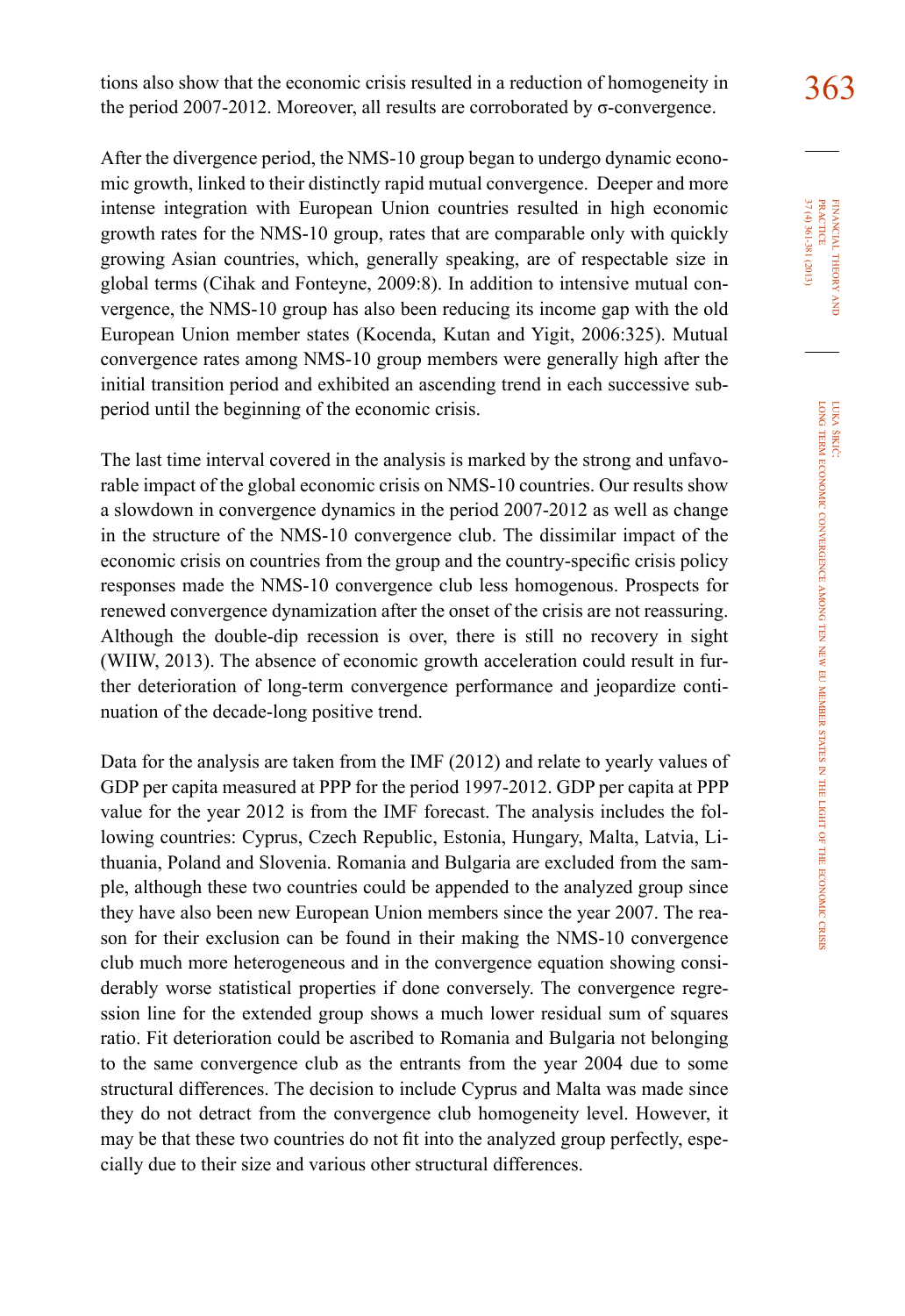364 Some theoretical concepts related to the theory of economic convergence are presented in the second part of this article, after an overview of economic convergence literature regarding European transition countries, especially research that covers countries from the NMS-10 group. The third part explains the analysis of σ-convergence for the period 1997-2012. The analysis of β-convergence for the whole period as well as the two sub-periods is presented in the fourth part. The final section contains a conclusion of the article.

# **2 convergence theory**

The economic convergence debate has been one of the central issues in economic literature. Although extensively covered, the topic of economic convergence is still far from resolved. Generally, it is possible to distinguish between two major approaches in the analysis of economic convergence: the neoclassical approach and the endogenous growth approach (Temple, 1999; Durlauf and Quah, 1999; Islam, 2003). These two approaches imply different conclusions regarding the convergence process. Nevertheless, both the neoclassical and the endogenous model tend to explain reasons why income levels in different countries or regions become closer or drift away from each other. It is possible to identify four basic methodological approaches in the analysis of economic convergence: cross-section data, panel data, time series and the distributional approach (Islam, 2003: 312). In samples consisting of a homogenous group of countries or regions, the cross-section or panel data approaches are most commonly used.

Convergence analysis is mostly based on the neoclassical concept of economic growth. This type of approach assumes the convergence of all countries towards the same level of economic development, uniform agent preferences and free access to technology. Technology is the same for all countries. Technological progress is exogenous, and initial technological differences are displaced to error term (Mankiw, Romer and Weil, 1992). An additional assumption in the neoclassical analytic framework, important in the context of NMS-10 economic growth, relates to instantaneous knowledge diffusion. According to this idea, a country that opens up internationally should benefit in terms of faster economic growth and convergence. The main economic growth driver in the neoclassical model is assigned to capital accumulation, while economic convergence occurs as a consequence of diminishing capital returns. Countries with low capital reserves will benefit from higher marginal productivity of capital and higher returns on capital. This implies swift capital accumulation and faster economic growth in poorer countries. Neoclassical models therefore predict that countries will converge in the long run.

On the other hand, endogenous models do not necessarily predict income convergence between poor and rich countries or regions. This analytical approach considers different growth paths between countries (Grossman and Helpman, 1991; Barro and Sala-i-Martin, 1992; Temple, 1999). The assumption of diminishing

financial

FINANCIAL THEORY PRACTICE 37 (4) 361-381 (2013)

37 (4) 361-381 (2013) practice

theory and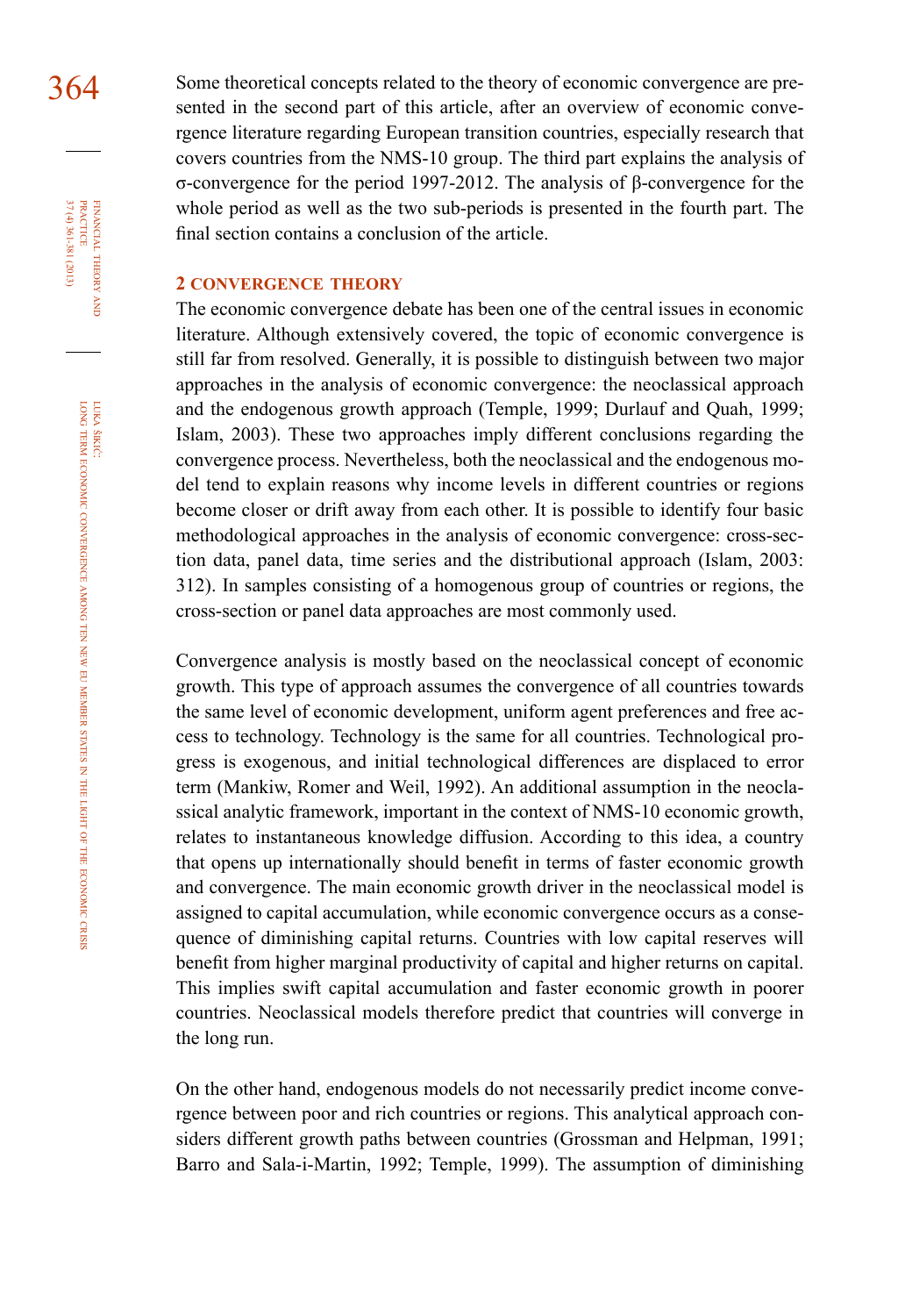marginal returns on capital may not hold (Romer, 1986). Assuming that human  $365$ capital plays a major role in economic growth (Lucas, 1988), lack of competence, knowledge and skills can cause income to diverge between countries. Endogenous models therefore center on R&D and regard it as the main factor to explain technological and income differences in the world. The aim of this theory is accordingly to explain how the process of knowledge and technology accumulation works. The substantive difference between the endogenous and neoclassical growth models can be found in the role of economic policy. Given that poorer countries grow faster than rich ones, policies have no influence on long-term economic growth in the neoclassical framework. Conversely, active support of technological innovations in endogenous models will lead to higher growth. In this way, it is possible to have convergence between countries in endogenous growth models.

Beta-convergence denotes the concept of income catch-up between poor and rich countries because poor countries tend to grow faster than rich ones (Sala-i-Martin, 1994; 1996). The existence of β-convergence is confirmed when beta-coefficient in a convergence equation has a negative value. The countries from the analyzed sample with lower initial incomes and lower development levels tend to grow faster in that case. This type of relation implies a negative relationship between the initial income level and average economic growth. Convergence dynamics is determined by the β coefficient from the convergence equation and describes the rate at which the country approaches a stationary state.

It is possible to distinguish between two concepts of β-convergence: absolute and conditional. Absolute convergence assumes that the countries from the analyzed group have the same characteristics and the same stationary state. In the case of a heterogeneous sample, an additional cluster of proxy variables is used to control for stationary state, and the convergence equation gets more terms. Conditional convergence is analyzed then. In the evaluation of conditional convergence, parameters such as investment rate, human capital, and political and institutional variables are added to the convergence equation. These parameters condition provide the conditions for a stationary state in each country and possibly vary from country to country. Therefore, the concept of conditional convergence relates to convergence towards different stationary states, while absolute convergence assumes that all countries converge towards a common stationary state. Moreover, conditional convergence implies that different countries achieve different income levels in the stationary state. This idea refers to the concept of convergence clubs (Baumol, 1986). Countries that form one convergence club have to be very similar in terms of historical, political and economic traits or have to be implementing institutional harmonization according to equal criteria.

The concepts  $\sigma$ - and  $\beta$ -convergence are in many respects very close. The assumption behind the σ-convergence concept is that income dispersion among the analyzed group of countries or regions falls through time. Beta-convergence is in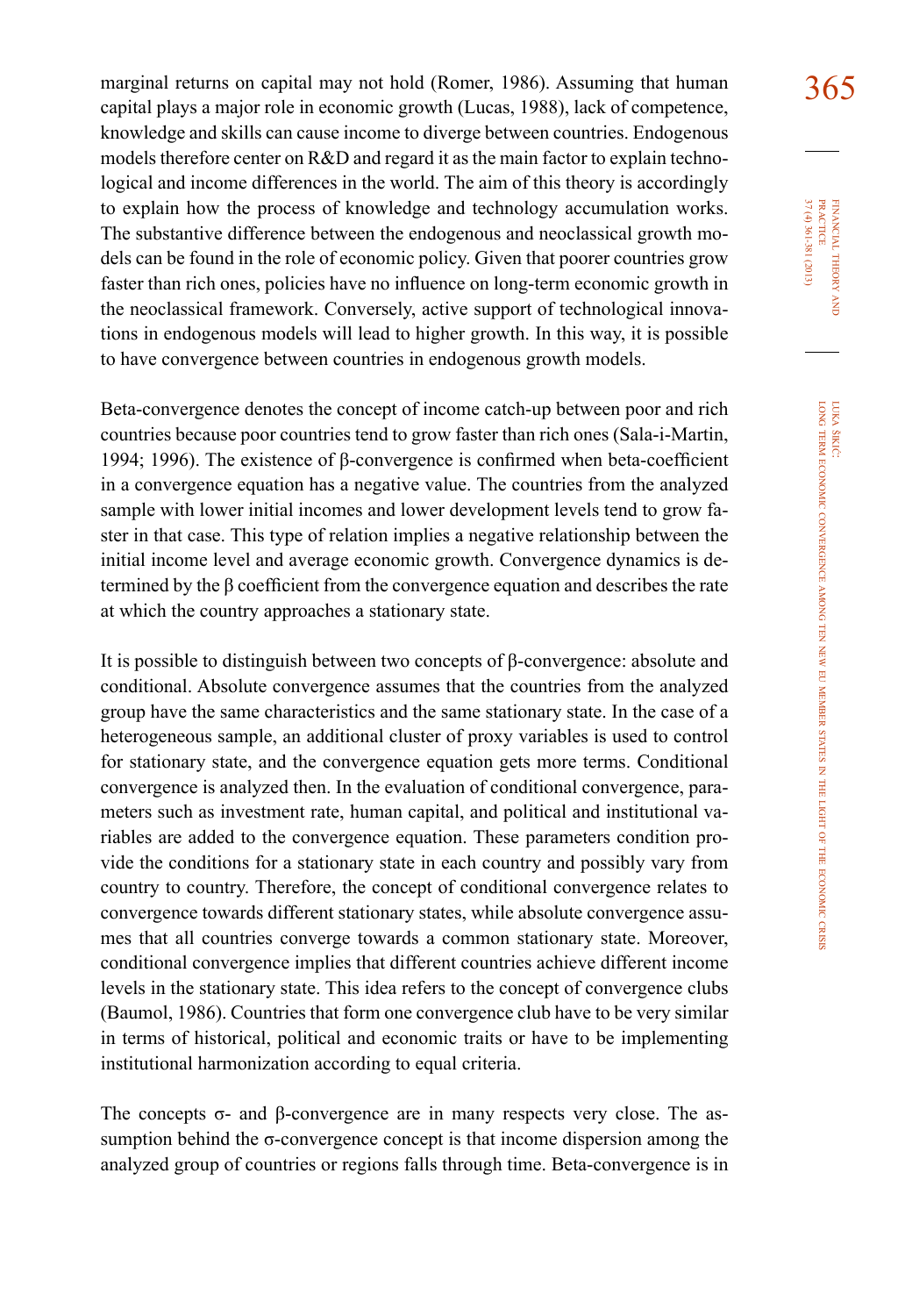$366$  this way conditioned by the existence of  $\sigma$ -convergence. The reverse case need not be confirmed, or said differently; it is not possible to have β-convergence and σ-divergence at the same time. There is a very strong objection to the concept of β-convergence in that regard, because it is at the same time equally compatible with diminishing and growing income inequalities (Quah, 1993; 1996). It could be said that σ-convergence is a qualitative indicator of economic growth.

## **2.1 convergence in european transition countries**

Empirical research into economic convergence that relates to European transitional countries could be distinguished with respect to the group covered in the analysis, the time frame and the goals of the analysis. Ingianni and Zdarek (2009) recognize three main approaches in the analysis of economic convergence for this set of countries. The first approach includes the analysis of long-term growth rates through the aspects of  $\sigma$ - and β-convergence, the second avenue centers on a wider spectrum of macroeconomic indicators in relation to the convergence process, and the last one analyzes the post-transition convergence period in differently defined groups of countries and the relation of convergence dynamics between these and the old European member states. Extension of this classification to other areas of research would relate to optimal currency area convergence (Horvath, 2003), fiscal convergence (Kocenda, Kutan and Yigit, 2008) and various other aspects of nominal and real convergence (EEAG, 2004; ECB, 2007). Comprehensive and systematic coverage of the topics related to real convergence in Central, Eastern and South-Eastern Europe can also be found in Martin and Winkler (2009).

Kocenda (2001) confirms the existence of convergence in various structural macroeconomic indicators for the CEE group of transition countries. Faster convergence was observed in countries with similar institutional characteristics, and the most homogenous group of countries turned out to be Baltic group. The strongest convergence was found in output growth rates, while levels of production and consumption prices converged more slowly. Kocenda (2006) thoroughly analyzes real and nominal convergence in different macroeconomic parameters towards European levels for the ten new member states. His results show slow and steady convergence in per capita income but very dynamic nominal convergence, especially in interest rates and inflation level indicators.

Vojinovic and Oplotnik (2008) analyze real convergence for the group of countries that became members of European Union in year 2004. Their analysis covers the period 1992-2006 as well as various sub-periods. The authors use both cross-section and panel data in their study of β-convergence to get more stable results. After the period 1992-1997, for which convergence could not be confirmed, evidence of β-convergence speed-up was found in each successive future sub-period: 1996-2006 – 3.23%, 2002-2006 – 6.51% and 2004-2006 –7.46%. The study also confirms the existence of  $\sigma$ -convergence for the entire analyzed period.

37 (4) 361-381 (2013) FINANCIAL THEORY PRACTICE 37 (4) 361-381 (2013) practice financial theory and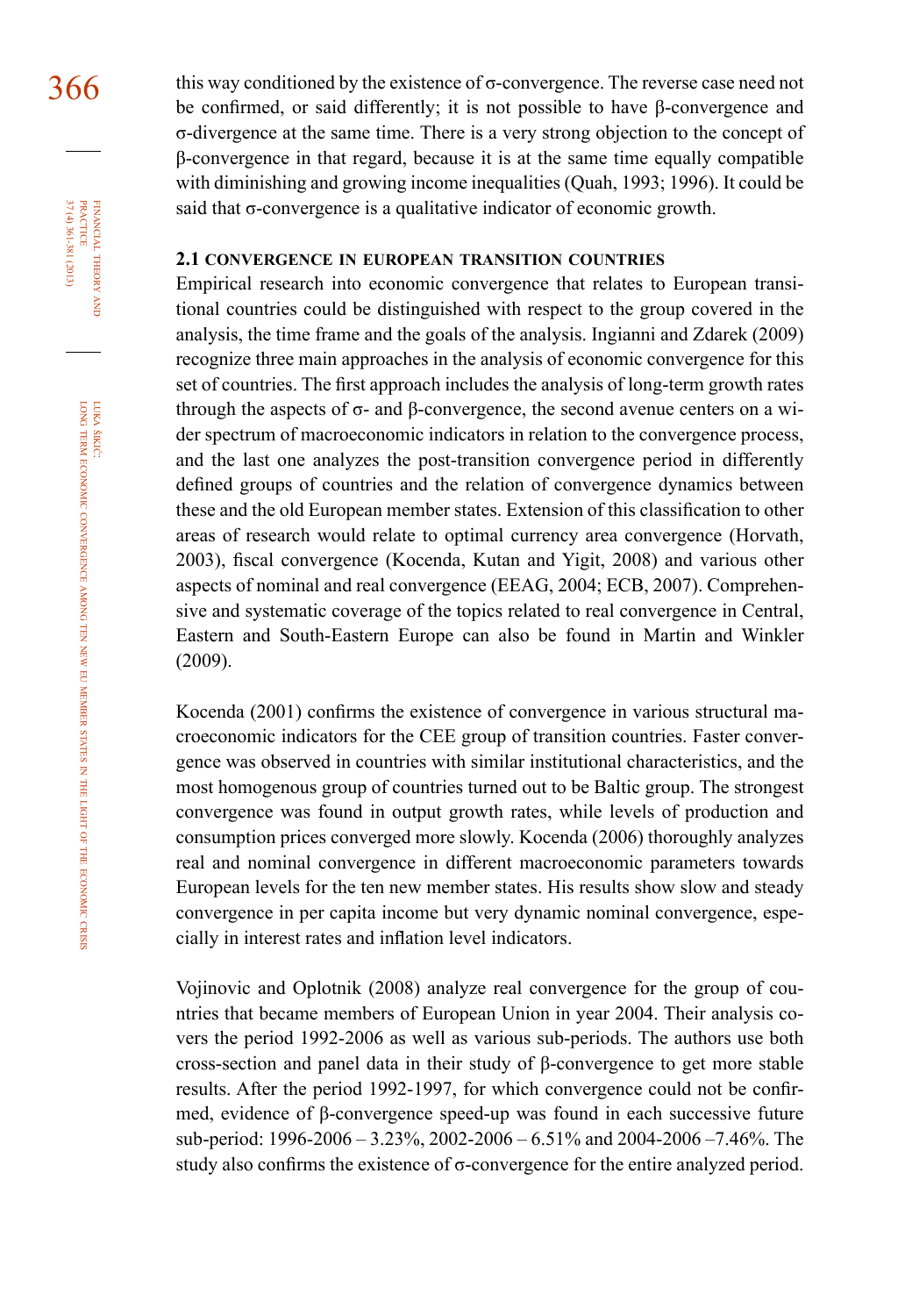An extensive analysis of the convergence process in 27 European transition  $367$ countries and the respective constituent regional groups (CEE-8, CEE-10, CIS-12, CSEE-15) is given in Rapacki and Prochniak (2009). Absolute σ- and β-convergence is confirmed for the whole transitional group, but statistically significant results include the period 2000-2005, when convergence rate amounted to 1.39%. The authors are unable to confirm convergence for the CIS-12 group. Although the analysis for the period 1990-2005 shows statistically significant β-convergence, the results do not confirm the parallel existence of σ-convergence after the year 1998. There is also evidence of a meaningful slowdown in β-convergence dynamics for the group after the year 2000. On the other hand, the analysis of real convergence for the Balkan states in relation to European Union countries for the period 1989-2005 reveals a diminution of the development gap after the period 1991-1993 (Kapetanovic and Ouardighi, 2008). The most homogenous group among the 27 transition countries is CEE-10 or the more restrictively defined CEE-8 group. Beta-convergence is confirmed for both groups, and regression coefficients show faster convergence in CEE-8.

Vojinovic, Acharya and Prochniak (2009) investigate real convergence for the ten new member states of European Union. They confirm convergence on cross-section data for the whole analyzed period and other sub-periods except 1992-1997. Beta-convergence for the period 1992-2006 is 4.2%, in the sub-period 1995-2006 the β-rate advances to 7.0%, while in 2002-2006 β-convergence reaches the very high level of 9.6%. The authors use panel data for conditional convergence estimation. The panel data results show the existence of conditional convergence but not absolute convergence. The hypothesis of equal β-convergence rate for different time periods has also been tested. An F-test could not confirm statistically significant β-convergence rate differences among various time intervals. Finally, the conclusion is that there is no systematic acceleration of β-convergence in each successive period. The authors remark that, although the test shows no sign of the β-rate picking up in successive periods, the convergence rates for 1995-2006 and 2002-2006 are higher than in the entire period covered in the analysis.

A study by Prochniak (2011) of economic growth determinants for the ten new member states in the period 1993-2009 shows that investment, human capital evaluated according to educational level of the labor force, financial sector development, good fiscal position, low inflation rate and low interest rates, demographic structure, the level of IT and communication technology development, the share of the private sector in GDP and institutional conditions have the most important impact on growth performance. The income convergence hypothesis is confirmed for the whole analyzed interval, even if the economic crisis period is included in the analysis. Including the economic crisis period, Bucur (2012) analyzes convergence dynamics for new and old European Union countries as well as their mutual convergence. Her results show convergence slowdown in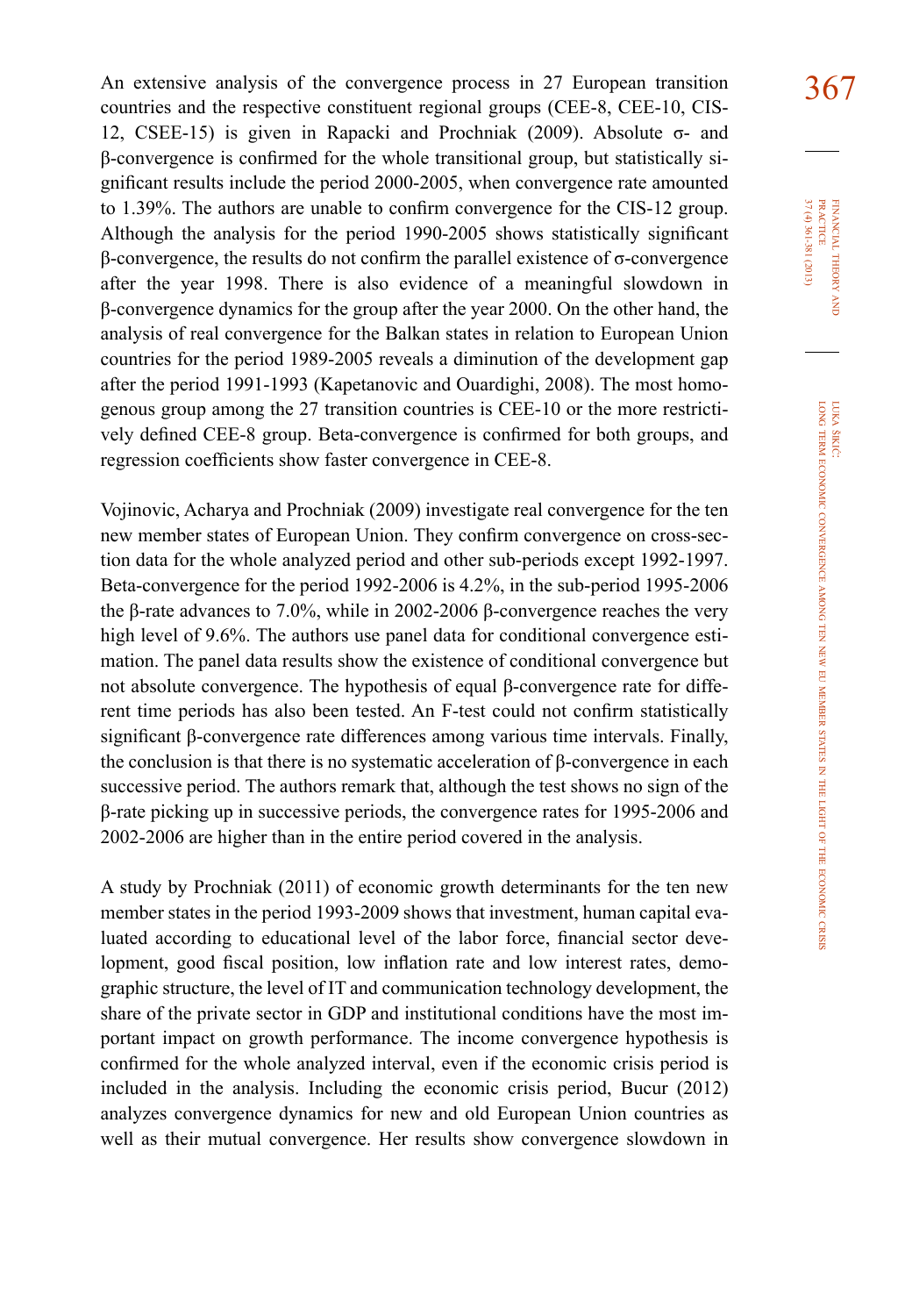**PRACTICE** FINANCIAL THEORY 37 (4) 361-381 (2013) 37 (4) 361-381 (2013) practice financial theory and

> luka šikić: long term economic convergence among ten new member states in the light of the economic crisis

368 each successive period (1999-2010, 2004-2010 and 2007-2010) between the two groups and within each group.

## **3 sigma-convergence in the period 1997-2012**

Sigma-convergence refers to the tendency of income dispersion to decrease over time and between countries. It is measured by estimating either the standard deviation of income (SD) or the variation of the income coefficient. The methods yield similar results. The concept of  $σ$ -convergence analyzed as a variation of income coefficient is accepted here:

$$
CV = \frac{SD}{Mean}
$$
 (1)

Income is represented by GDP per capita measured at PPP. An overview of σ-convergence is given in figure 1. The results show the coefficient of income variation trend for the NMS-10 group. Here the existence of σ-convergence for the whole analyzed period can be seen. Income differences in this group of countries have been narrowing during the period 1997-2012.

### **Figure 1**

*σ-convergence for GDP per capita at PPP in NMS-10 countries, 1997-2012*



*Source: Data were compiled from the IMF (2012).*

A more detailed view of these results reveals more rapid σ-convergence dynamics in the period 1999-2007. There has been a significant and rapid reduction in income differences between NMS-10 countries during that time span. The implementation of intensive market-oriented measures in the initial transition period, beneficial economic conditions in the surrounding countries and preparations for European membership all stand in the background of these developments. Out of the factors listed, the accession process and related membership preparations should be underlined. The positive effects of European membership for the NMS-10 countries could be associated with higher intensity of capital and services exchange, increased trade and generally, various institutional adjustments. Institu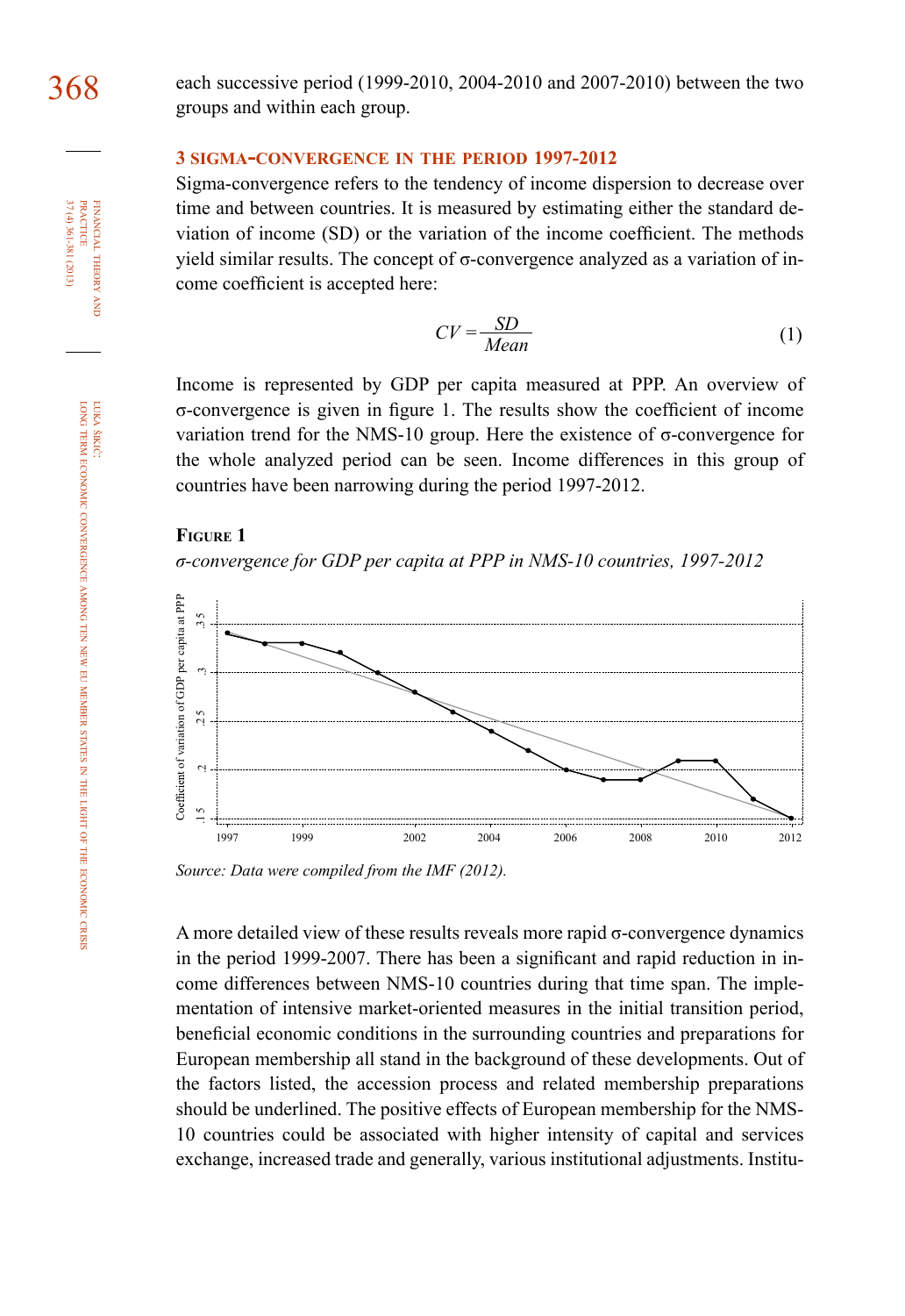tional convergence is mainly related to the legal, regulatory and policy framework  $369$ and originates from acceptance of the Maastricht criteria, the Lisbon Agenda, the Stabilization and Association Agreement, different policies for financial integration and various other prudential measures (Cihak and Fonteyne, 2009:13).

The period of unfavorable  $\sigma$ -convergence tendencies refers to the time after the year 2007. Income dispersion in the NMS-10 countries tends to widen in that period. Particularly strong negative movements can be seen in the period 2008-2010, when the economic crisis had the strongest impact on NMS-10 economies. The economic crisis returned the coefficient of income variation to levels from around the year 2002. This could be seen as a consequence of a very deep and long-term crisis manifestation in this group of countries as well as the absence of new economic growth.

## **3 beta-convergence**

Because the NMS-10 group consists of countries with similar structural characteristics, this analysis continues with the estimation of absolute β-convergence. Since the analyzed time frame in large part covers the accession period of NMS-10 to the European Union and legal, institutional and economic harmonization based on equal principles, the assumption of a homogenous sample makes sense. Enlargement transmission effects also extend to the after-the-accession period and are mainly reflected in a speed-up of structural reforms, various institutional improvements, facilitation of the flow of goods and services, as well as the activation of European policies for the reduction of income disparities (Vojinovic and Oplotnik, 2008:24). Critiques related to heterogeneities in countries that became members earlier (Greece, Ireland, Spain) and their mutually divergent growth paths are not applicable to the NMS-10 group. That is, the NMS-10 countries implemented institutional and economic standards in the pre-accession period that prepared them much more adequately for membership, and the *acquis communautaire* was by then substantially more demanding than in previous decades (Varblane and Vahter, 2005:42).

The methodological approach used for convergence analysis here consists of panel as well as cross-section data. Beta-convergence for the NMS-10 countries was first analyzed by testing for a panel unit root in log of GDP per capita series and then by fitting a cross-section convergence equation (average yearly GDP growth rates are regressed on GDP levels at the beginning of the period) to the data. Different panel unit root tests are applied to estimate whether these countries displayed mutual convergence in the entire analyzed period (1997-2012). The convergence rate is estimated based on cross-section data for the whole period as well as for the two sub-periods. The examination of different time periods enables the comparison of the convergence rate during the whole analyzed period with the intervals from before and after the economic crisis. Two methods of computation are used for the sake of mutual verification of results.

37 (4) 361-381 (2013) FINANCIAL THEORY<br>PRACTICE 37 (4) 361-381 (2013) practice financial theory i<br>And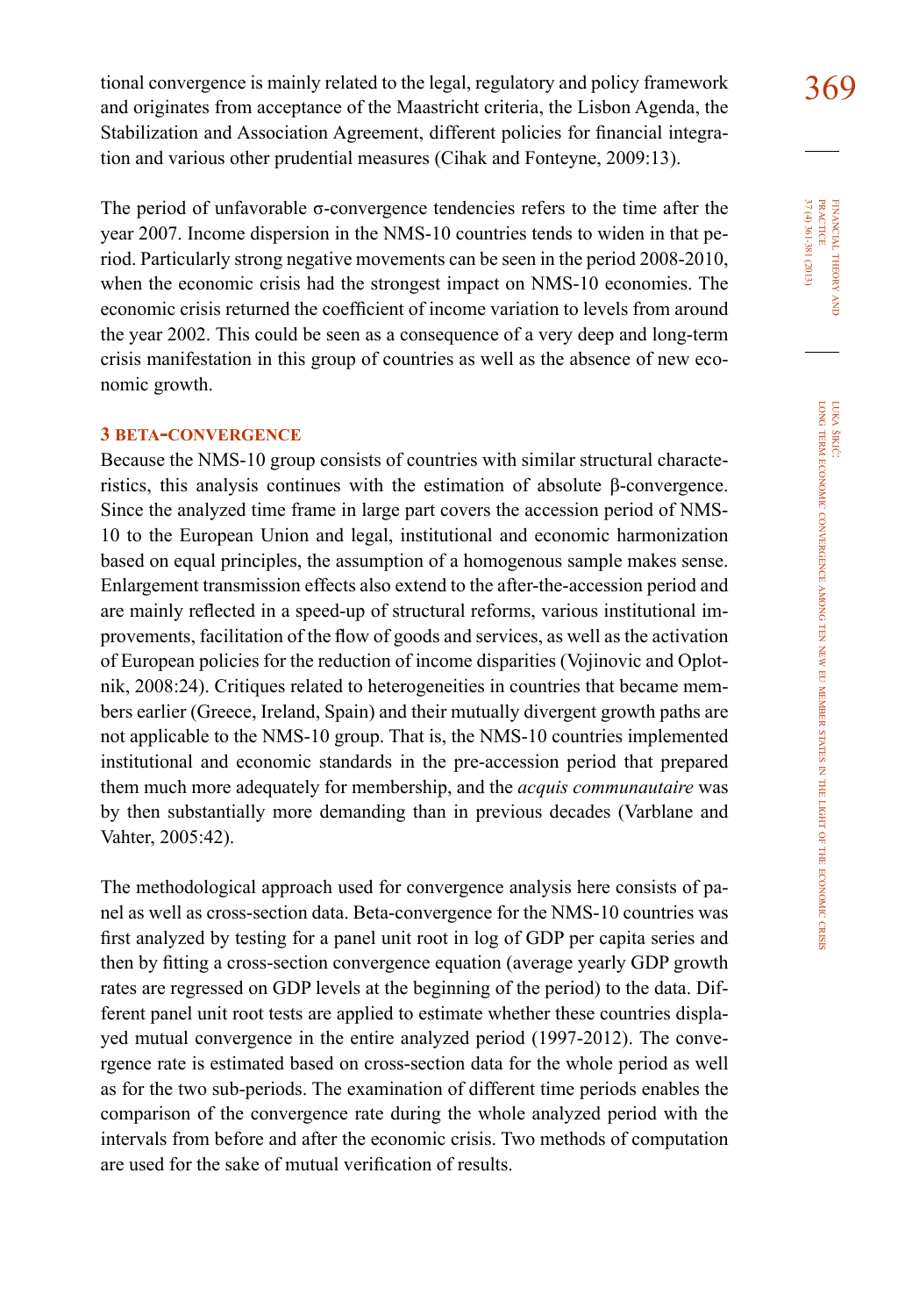370 Panel unit root is tested by applying the following Augmented Dickey Fuller type equation:

$$
\Delta y_{i,t} = \alpha_i + (\rho_i - 1) y_{i,t-1} + \sum_{j=1}^p \rho_{i,j} \Delta y_{i,t-j} + \varepsilon_{i,t}
$$
 (2)

or written differently,

$$
\Delta y_{i,t} = \alpha_i + \beta_i y_{i,t-1} + \sum_{j=1}^p \varphi_{i,j} \Delta y_{i,t-j} + \varepsilon_{i,t}
$$
\n(3)

for  $i = 1, 2, ..., N$  and  $t = 1, 2, ..., T$ . The panel unit root hypothesis, meaning  $\rho_i = I$ in (2), implies that  $\beta_i = 0$  in (3), for all *i*. If the *T* dimension is large enough, this can be tested by using the t-ratio for *β<sup>i</sup>* and the non-standard critical values. Levin, Lin and Chu (2002) (LLC), propose a model where the coefficients are homogeneous for all panel units, namely  $\beta = \beta_i \forall_i$ . The model takes the following form:

$$
\Delta y_{i,t} = \alpha_i + \beta \quad y_{i,t-1} + \sum_{j=1}^{p} \varphi_{i,j} \quad \Delta y_{i,t-j} + \varepsilon_{i,t} \tag{4}
$$

LLC suggest a test for the null hypothesis,  $H_0: \beta = 0$ , against the alternative where *β < 0* for all *i =1*,…, *N*. The test is proposed under the condition that *N* and *T* go to infinity with  $\sqrt{N_c}$  going to zero. Im, Pesaran and Shin (2003) (IPS), devise a test where autoregressive coefficients are allowed to vary across panels. Coefficients can differ across panels due to various cultural, institutional, and other factors that are country-specific. IPS use (3) to estimate the average ADF statistic (t-ratio for  $\beta$ <sub>*i*</sub>) and give simulated test statistics. This allows for the testing of the hypothesis  $H_0: \beta_i = 0$  for all *i* against the alternative  $\beta_i < 0$  for some *i*. The alternative hypothesis is that only one part of the panels that are stationary is nonzero. Maddala and Wu (1999) point out that imposing homogeneity on all panel coefficients is an overly restrictive approach and agree that heterogeneous coefficients serve as a better option. However, their suggestion is to use a Fischer-type test. This combines the p-values from independent tests to obtain an overall test statistic:

$$
P = -2\sum_{i=1}^N (\ln p_i).
$$

Under the null hypothesis of  $p_i = 0$  for all *i*, *P* is distributed  $\chi^2(2N)$ . The Breitung test (Breitung, 2000) adjusts the data before fitting the regression and in that way avoids the necessary bias adjustments that are common to LLC tests. This test has high power even in small samples but tends to deteriorate when *T* is fixed and *N* is increasing. It assumes an error structure that is uncorrelated across panels and time.

To test convergence, the baseline methodology proposed by Ben-David (1996) is followed here. The convergence equation assumes the following form:

financial

37 (4) 361-381 (2013) practice

 $37(4)361-381(2013)$ 

theory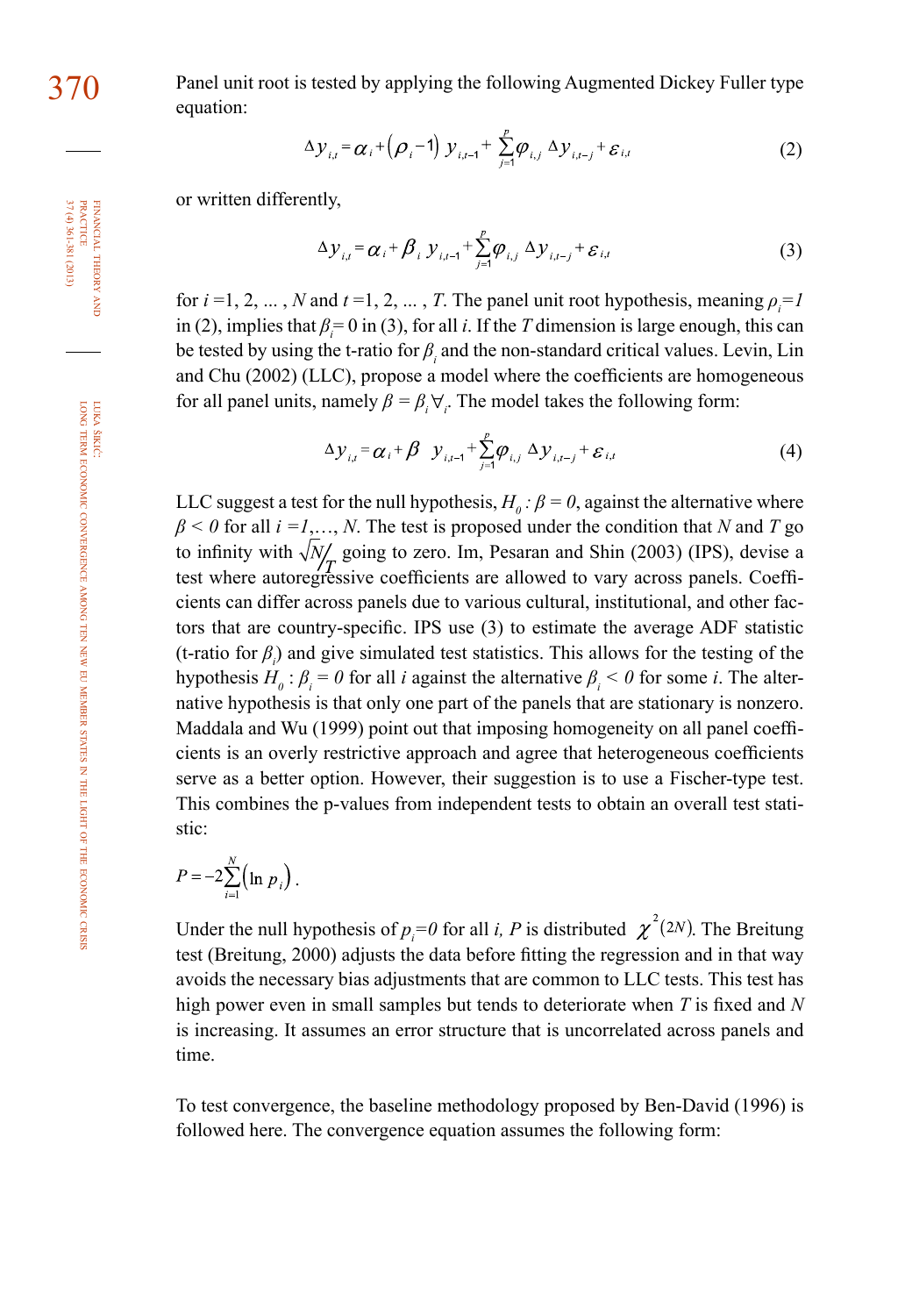$$
\Delta \left( y_{i,t} - \overline{y}_t \right) = \alpha_i + \beta_i \left( y_{i,t-1} - \overline{y}_{t-1} \right) + \sum_{j=1}^p \phi_{i,j} \Delta \left( y_{i,t-j} - \overline{y}_{t-j} \right) + \delta_i \overline{x}_{i,t} + \varepsilon_{i,t}
$$
(5)

 $y_{i,t}$ ,  $i = 1, ..., N$  and  $t = 1, ..., T$ , represents the log of real GDP per capita measured at PPP in country *i* at time *t*, and  $\overline{y}$ , is the group average of the log of real per capita GDP measured at PPP at time *t*. Vector *x* allows for the inclusion of panel-specific means and linear-time trends. Testing convergence relates to estimating whether the series  $(y_{i,t} - \overline{y}_t)$  for *N* countries contains a unit root or not. If the null hypothesis  $\beta_i = 0$  cannot be rejected, there is a unit root in the time series  $(y_{i,t} - \overline{y}_t)$ . This is the indication that per capita incomes do not converge over time. On the other hand, if  $\beta$ <sub>*i*</sub> is significantly less than zero, the time series is said to be stationary and per capita income convergence can be confirmed.

# **Table 1**

| <b>Method</b> | <b>Statistic</b>              | p-value |           |        |
|---------------|-------------------------------|---------|-----------|--------|
| <b>LLC</b>    | Adjusted t*                   |         | $-3.5339$ | 0.0002 |
| Fisher test   | Inverse chi-squared (20)<br>P |         | 50.3146   | 0.0002 |
|               | Inverse normal                |         | $-3.5974$ | 0.0001 |
|               | Inverse logit $t(54)$         | $L^*$   | $-3.8729$ | 0.0001 |
|               | Modified inv. chi-squared     | Pm      | 4.7932    | 0.0000 |
| <b>IPS</b>    | W-t-bar                       |         | 0.0777    | 0.5310 |
| Breitung test | Lambda                        |         | $-2.5612$ | 0.0052 |

*Panel unit root test for absolute convergence among NMS-10, 1997-2012*

*Source: Calculations based on data from the IMF (2012).*

LLC and Breitung tests make the assumption of a common autoregressive parameter across all panels, while IPS allow for an autoregressive term to be determined for each panel specifically. Various tests also make different assumptions about the rate at which the number of panels, *N*, or number of time periods, *T*, tend towards infinity or whether *N* or *T* is fixed. This analysis uses a data set where the *T* dimension increases faster than *N* and *N* is also fixed. Therefore, panel unit root tests that accommodate those criteria as closely as possible are chosen. Generally, the data sample in the analysis is of a somewhat smaller size than each of the above-listed tests would suggest. Our results could suffer from some loss of statistical power because of this. The optimal lag selection in this estimation procedure was chosen by AIC criteria. The time trend has been included in the testing procedure. Cross-section averages have been subtracted in order to mitigate the impact of cross-sectional dependence.

LLC's test shows the adjusted test statistic  $t^* = -3.5339$ , which is significantly less than zero ( $p < 0.0002$ ) so the null hypothesis of the unit root in log GDP per capita series is rejected in favor of the alternative that all series are stationary. This conclusion supports the convergence hypothesis for the NMS-10 group of countries.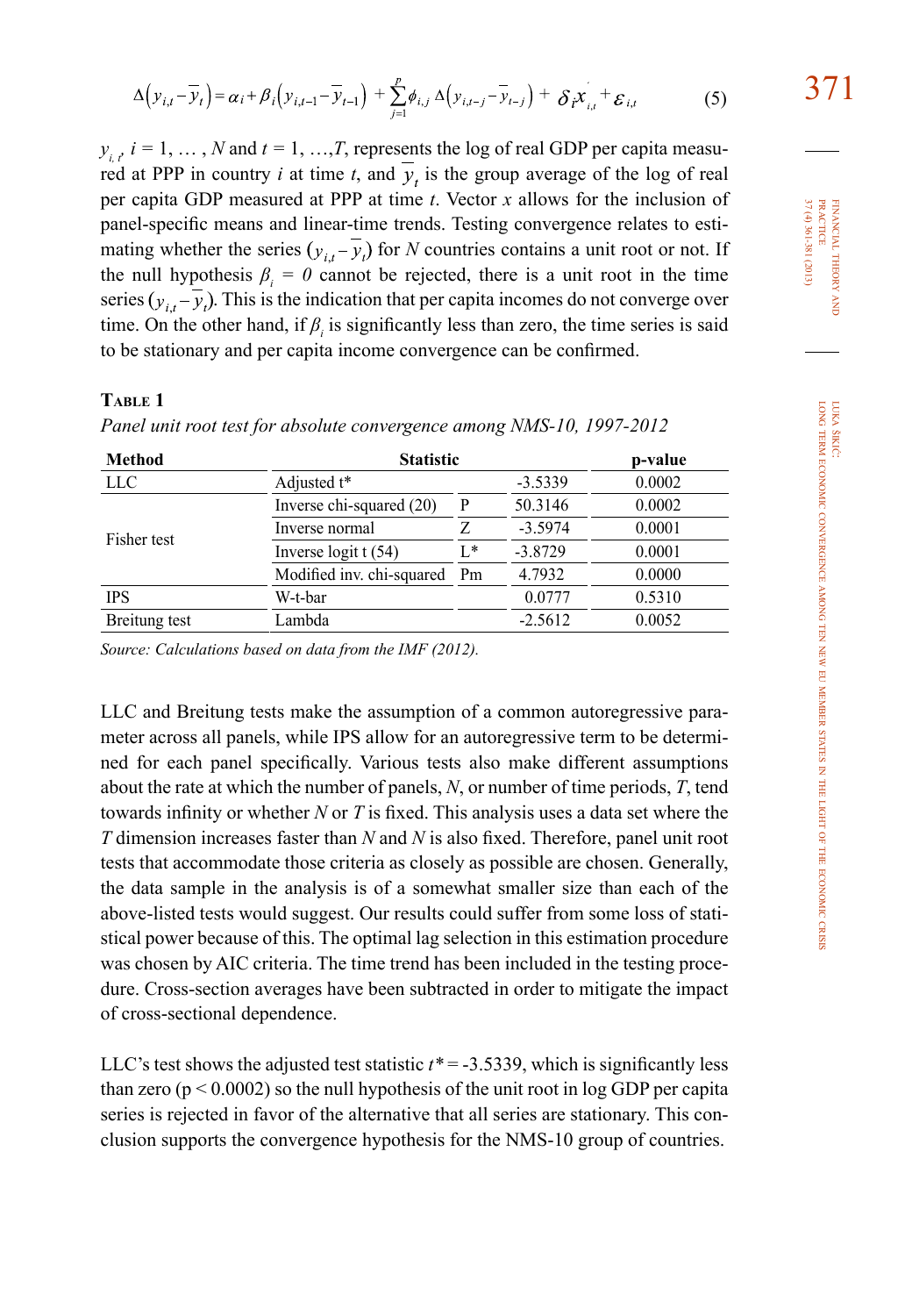372 The Fisher test combines the p-values obtained from the panel-specific unit root tests into one overall statistic. The null hypothesis in the Fisher test is that all panels contain a unit root. An alternative hypothesis for a finite number of panels is that at least one panel is stationary. All test statistics strongly reject the null hypothesis that all panels contain unit roots.

> The IPS test assumes independently and normally distributed errors across panels and through time but allows the error term to have heterogeneous variances across panels. The biggest difference from other tests is that IPS allows for a panel-specific autoregressive parameter. In table 1 the test produces the IPS W-t-bar statistic. This statistic has an asymptotically standard normal distribution when  $T \rightarrow \infty$ followed by  $N \to \infty$ . This means that the test requires a large cross-section and time dimension so that our sample might not fit the asymptotic properties of the test well and could have low statistical power in that respect. Since the W-t-bar statistic =  $0.0777$  is not significant at the 10% level (p-value = 0.5310), the null hypothesis that all panels have unit root cannot be rejected. The alternative hypothesis for the IPS test is that fraction of panels are stationary.

> The Breitung test has high power even in small samples and prefers situations when the *T* dimension is not fixed. Therefore, it fits our sample well. It assumes uncorrelated errors across panels and through time. The test shows the lambda statistic  $= -2.5612$  and the associated p-value  $= 0.0052$ . This result is taken as support for the convergence hypothesis among the NMS-10 group.

> The different panel unit root tests have different asymptotic properties and cannot be directly compared. Another issue is whether our sample size matches various test requirements. It could be that the displayed results are somewhat weakened by the small sample size. However, three out of four tests show significant support for income convergence among NMS-10 countries in the period 1997-2012. Only the IPS panel unit root test rejects stationarity. In consequence of all test results, the conclusion is drawn that the convergence hypothesis holds.

> The rate of β-convergence for different time periods is estimated on cross-section data in the following part. The equation for cross-section data takes the following form:

$$
\frac{1}{T}\log\frac{\mathcal{Y}_{i,T}}{\mathcal{Y}_{i,0}} = \alpha_0 + \alpha_1 \log \mathcal{Y}_{i,0} + \varepsilon_i
$$
\n(6)

in which  $\log y_0$  and  $y_T$  stand for the natural logarithms of GDP per capita measured at PPP in country *i* for the first and last year in given time period while *T* represents the length of the time interval.

financial

FINANCIAL THEORY<br>PRACTICE 37 (4) 361-381 (2013)

37 (4) 361-381 (2013) practice

theory and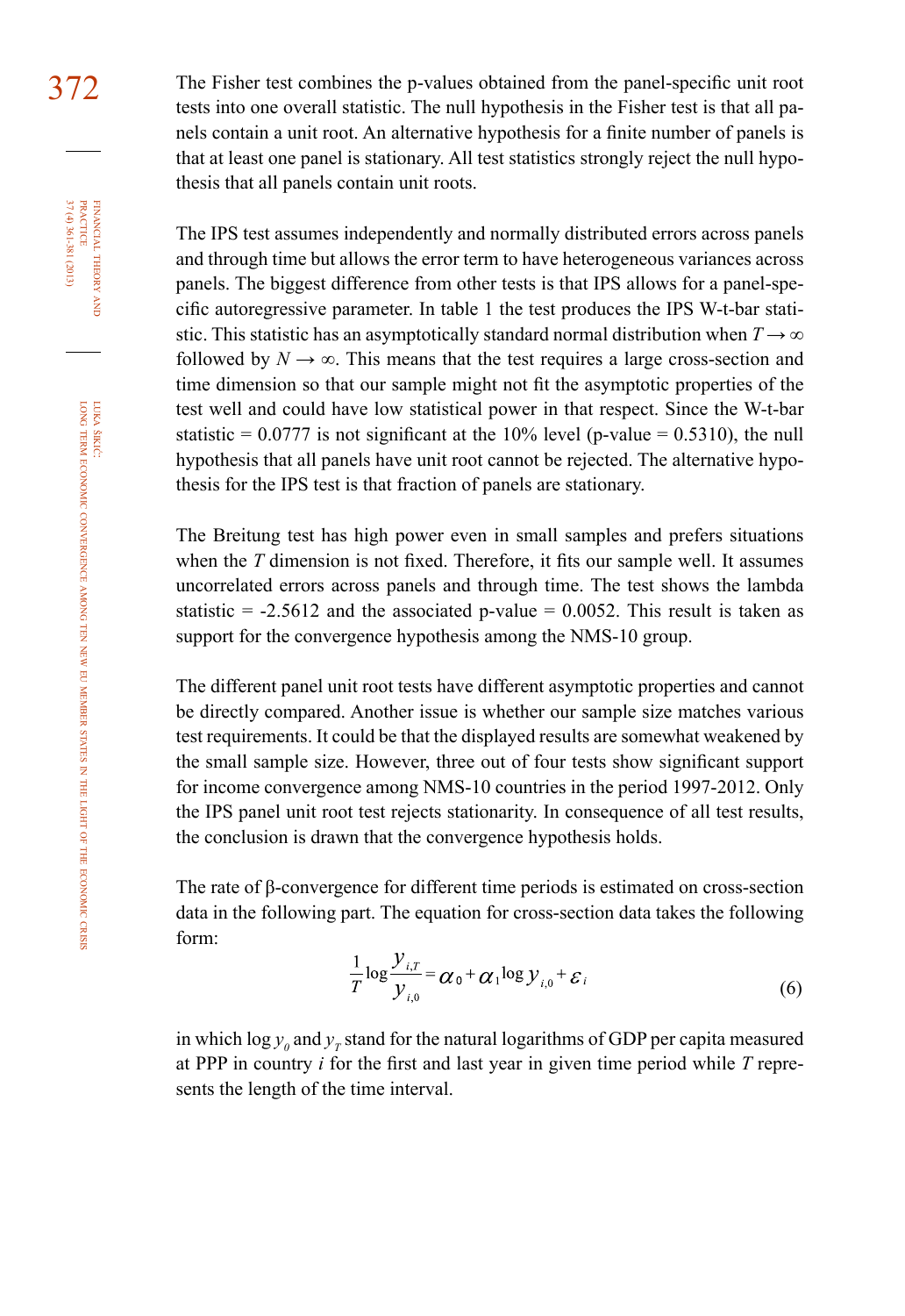Since  $\frac{373}{27}$  , the rate of β-convergence is calculated as . Convergence is verified if coefficient  $\alpha_1 < 0$  in equation (6).

# **Figure 2**

*Absolute β-convergence based on cross-sectional data, 1997-2012*



*Source: Data were compiled from the IMF (2012).*

Results are shown in figures 2, 3 and 4 as well as in tables 2, 3 and 4. Figures 2, 3 and 4 depict the ratio of average GDP per capita at PPP growth rate and initialperiod GDP per capita at PPP for the NMS-10 countries. These results are calculated on cross-section data. Tables 2, 3 and 4 show the estimates of β-convergence. The dependent variable is the average yearly GDP per capita at PPP growth rate, while the initial-period GDP per capita at PPP is the independent variable. A negative regression line slope is shown on every figure. This is an indication of the existence of β-convergence among the NMS-10 countries in every period covered in the analysis. It implies a tendency of long-term income leveling in the group.

# **Table 2**

*Linear regression model of β-coefficients for the EU-10 countries, 1997-2012* 

|                                                         | <b>Estimate</b>                                  | Std. error | t-value | p-value |
|---------------------------------------------------------|--------------------------------------------------|------------|---------|---------|
| Intercept                                               | 0.4235                                           | 0.0403     | 10.49   | 0.000   |
| GDP in initial period                                   | $-0.0401$                                        | 0.0043     | $-9.21$ | 0.000   |
| $R$ -squared: 0.913<br>$F$ -statistic: 84.86 on 1 and 8 | Adjusted R-squared: 0.903<br>$p$ -value: $0.000$ |            |         |         |

*Implied convergence rate: 6.1%*

*Source: Calculations based on data from the IMF (2012).*

It can be seen that regression line  $y = -0.040x + 0.423$  (R-sq = 0.9139) from figure 2 fits the data very well. The equation shows the existence of β-convergence. The 37 (4) 361-381 (2013) 37 (4) 361-381 (2013) **PRACTICE** practice FINANCIAL THEORY financial theory and **a**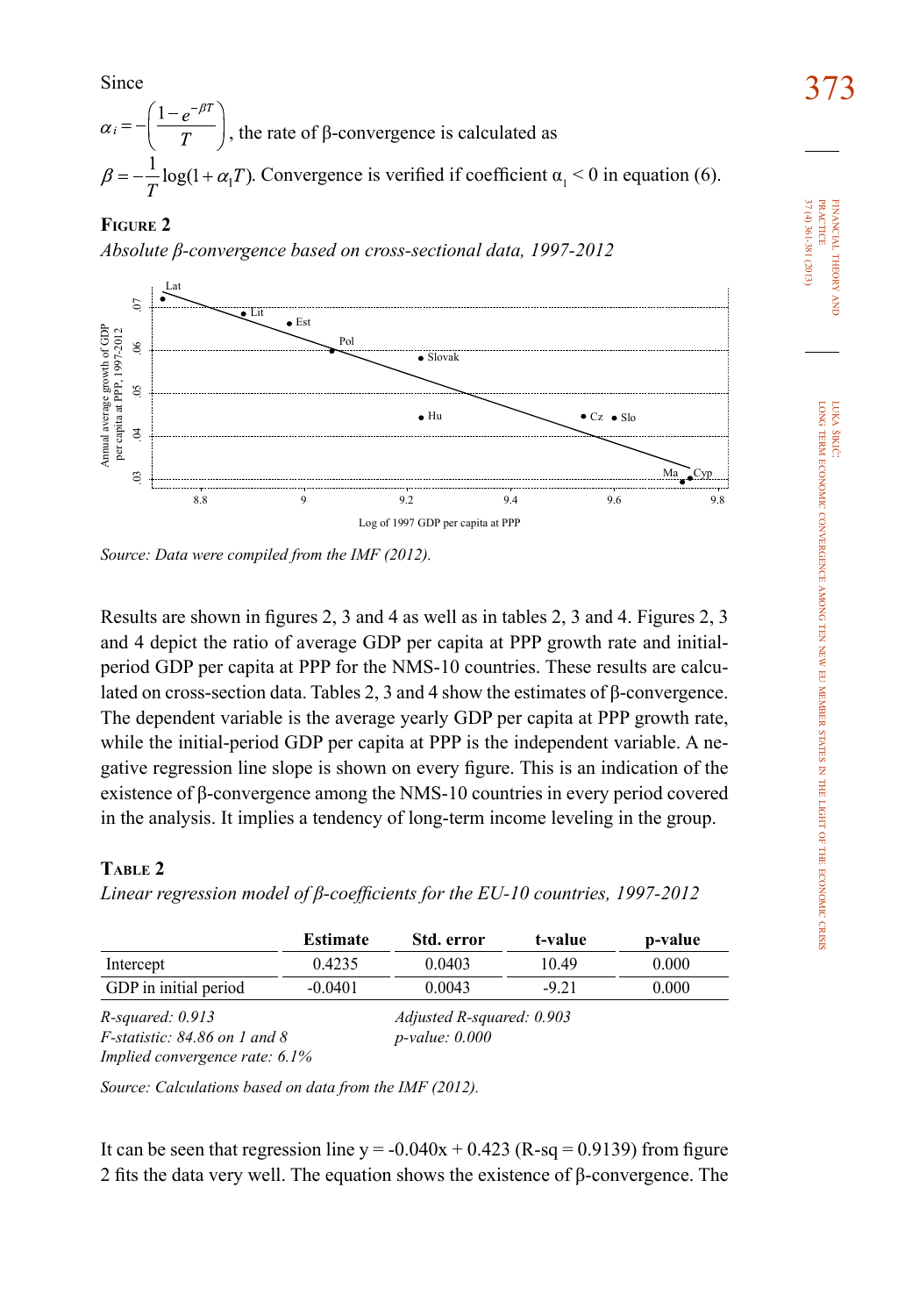374 R-sq coefficient has a high value, so a lot of residual deviations seem to be captured by the regression line. This could be understood as a sign of the NMS-10 group having been a considerably homogenous convergence club throughout the whole time period 1997-2012.

> The results presented in table 2 show a rapid β-convergence rate equal to 6.1% for the period 1997-2012. The regression coefficients are highly significant (p-value  $= 0.000$ ), and the residual deviations coefficient also shows high value. It can be concluded that convergence among the NMS-10 countries in the period 1997- 2012 existed, that it was rapid, and that the countries from the sample formed one homogenous convergence club.

### **Figure 3**





*Source: Data were compiled from the IMF (2012).*

Figure 3 depicts the regression equation  $y = -0.054x + 0.570$  (R-sq = 0.7999) for the period 1997-2007. This is a period of intensive economic growth and rapid convergence dynamics among the NMS-10 countries. The convergence rate is higher in this period than for the time interval 1997-2012. A high R-sq coefficient in the period 1997-2007 can be seen, but it is somewhat lower than for the entire analyzed period. Obviously, the period of economic expansion is marked by some countries growing faster than others.

Table 3 gives cross-section regression results for the period 1997-2007. Here a 7.7% β-convergence rate has been observed. The period from after-the-transition until the beginning of the economic crisis is characterized by positive convergence performance in the NMS-10 group. Convergence regression has good statistical properties, p-values for respective coefficients show a high significance of re-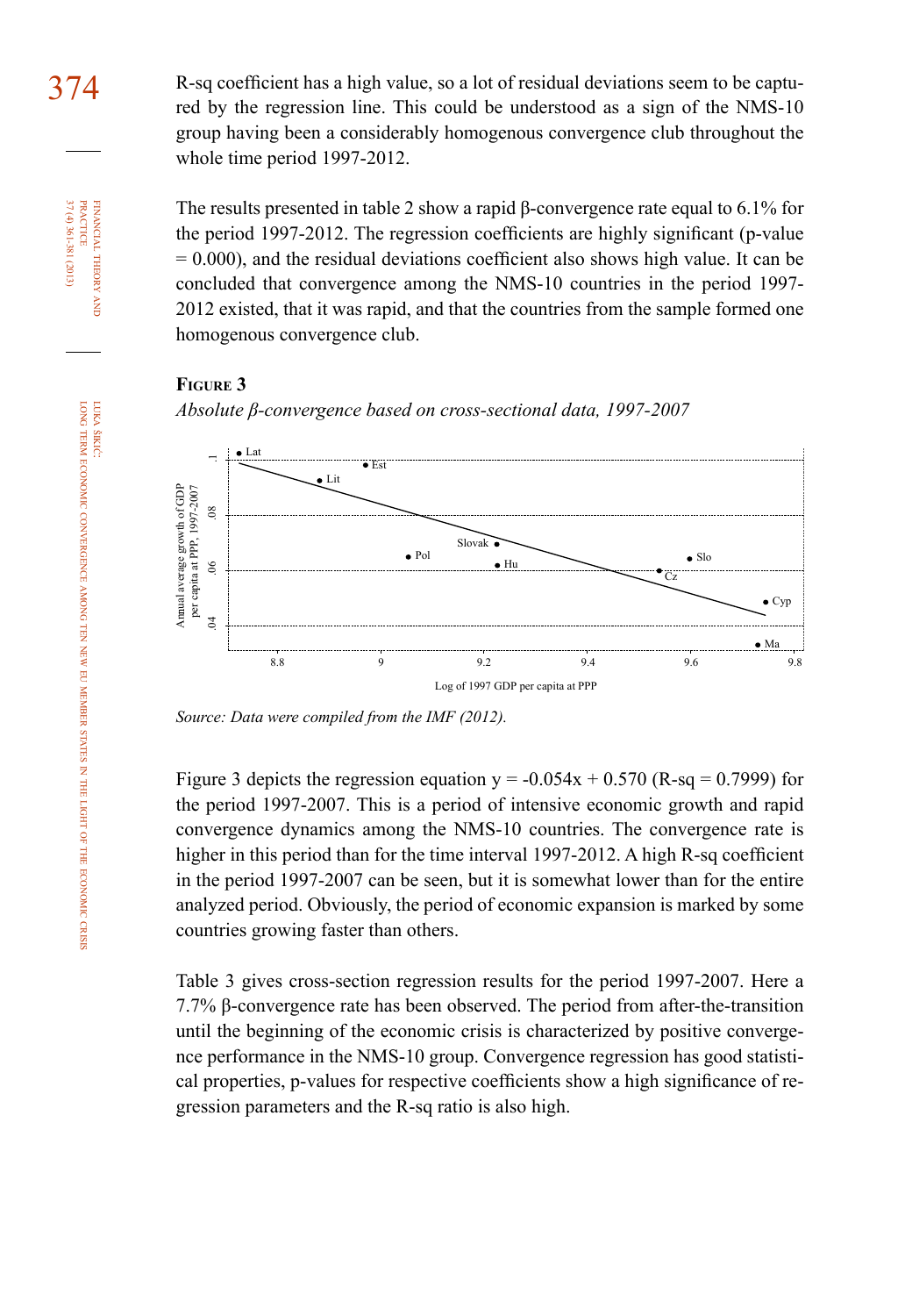375 **Table 3** *Linear regression model of β-coefficients for EU-10 countries, 1997-2007*

|                                  | <b>Estimate</b> | Std. error                | t-value | p-value |
|----------------------------------|-----------------|---------------------------|---------|---------|
| Intercept                        | 0.5707          | 0.0887                    | $-6.43$ | 0.000   |
| GDP in initial period            | $-0.0540$       | 0.0095                    | $-5.66$ | 0.000   |
| $R$ -squared: $0.799$            |                 | Adjusted R-squared: 0.775 |         |         |
| $F$ -statistic: 31.99 on 1 and 8 |                 | $p$ -value: 0.0005        |         |         |
| Implied convergence rate: 7.7%   |                 |                           |         |         |

*Source: Calculations based on data from the IMF (2012).*

## **Figure 4**

*Absolute β-convergence based on cross-sectional data, 2007-2012*



*Source: Data were compiled from the IMF (2012).*

The results for the period after the onset of the crisis are shown in figure 4. Parameters from regression line  $y = -0.0497x + 0.512$  (R-sq = 0.3509) are not significant at the 5% level, and this is also accompanied by a low R-sq ratio. It is possible to see a slowing down of β-convergence in the period after the crisis began, compared to both 1997-2012 and 1997-2007 periods. The low R-sq ratio can be interpreted as an indication of NMS-10 convergence club homogeneity dissipation due to unequal economic crisis impact on countries from the group. The NMS-10 countries have responded to the crisis with unequal economic policies. This also in part explains the weakening of the convergence indicators. NMS-10 convergence club homogeneity reduction could also indicate a decline in the institutional impact of the European Union on this group respective to the crisis. That would be particularly upsetting since institutional harmonization played a pronounced role in stimulating economic convergence in the past.

37 (4) 361-381 (2013) 37 (4) 361-381 (2013) **PRACTICE** practice FINANCIAL THEORY financial theory and **a**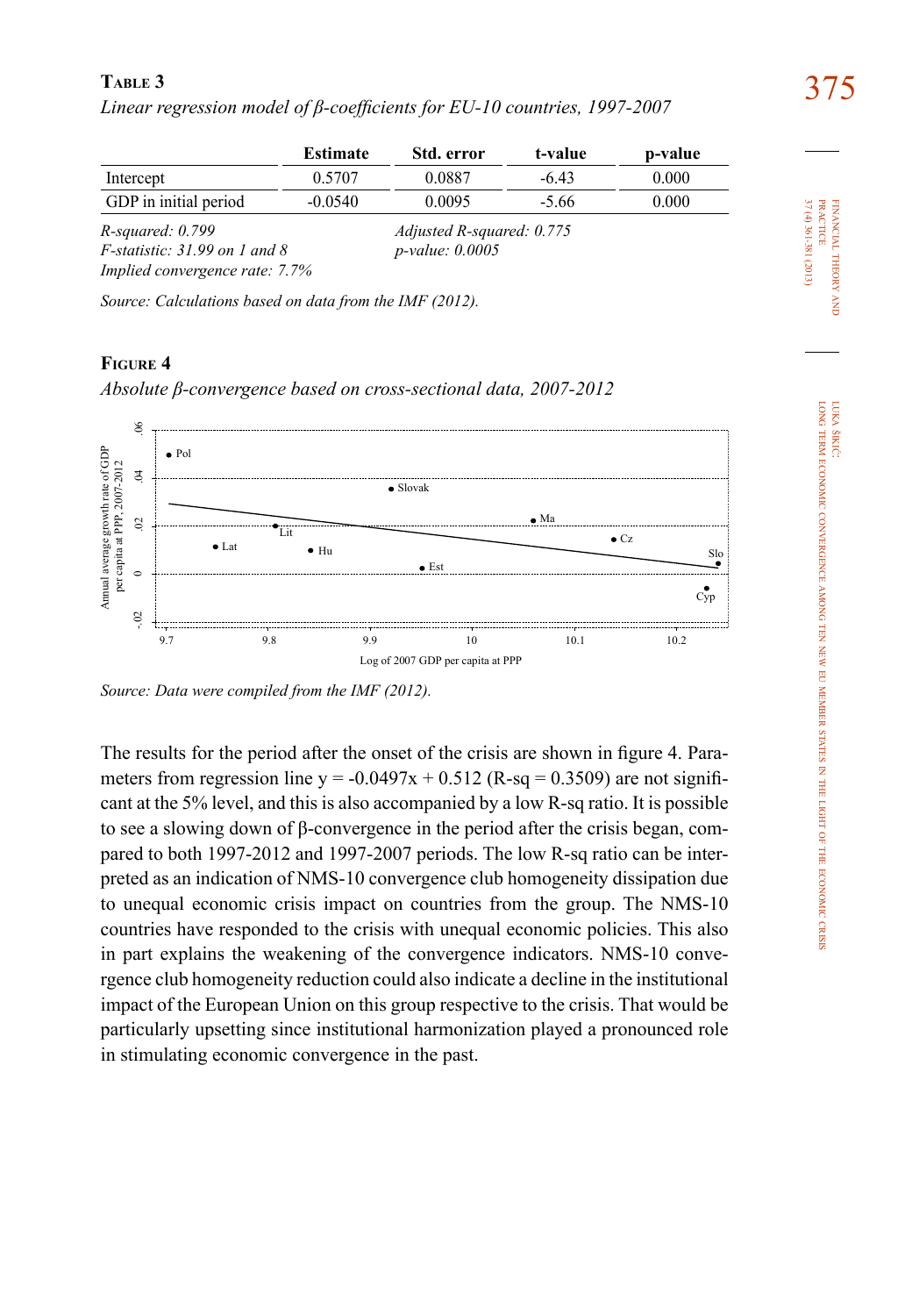# 376 **Table 4**

|                                                        | Estimate                                         | Std. error | t-value | p-value |
|--------------------------------------------------------|--------------------------------------------------|------------|---------|---------|
| Intercept                                              | 0.5123                                           | 0.2385     | 2.15    | 0.071   |
| GDP in initial period                                  | $-0.0497$                                        | 0.0239     | $-2.08$ | 0.064   |
| $R$ -squared: 0.351<br>$F$ -statistic: 4.32 on 1 and 8 | Adjusted R-squared: 0.2697<br>$p$ -value: 0.0712 |            |         |         |
| Implied convergence rate: 5.7%                         |                                                  |            |         |         |

*Linear regression model of β-coefficients for EU-10 countries, 2007-2012*

*Source: Calculations based on data from the IMF (2012).*

The convergence rate levels off in the period 2007-2012, especially in comparison to the previous sub-period. The results depicted in table 4 are weaker than in previous periods. Regression coefficients show worse significance indicators; results could be confirmed on 10% significance levels only (p-values for the first and second sub-period equal 0.710 and 0.064, respectively). Convergence deceleration is observed because the β-coefficient for the whole time period 1997-2012 is 6.1%, while in the sub-period 1997-2007 it reaches 7.7%. It is therefore obvious that a convergence slowdown appears in the last period. Low regression coefficient significance is also flanked by a low R-sq ratio.

#### **Figure 5**





*Source: Data were compiled from the WIIW (2013).* 

The given results match the fact that the convergence among the NMS-10 countries in the period 1997-2012 outperformed that in the old member states, so their mutual income differences became lower (European Commission, 2006). The effects of transition reforms in the NMS-10 countries and European policies with respect to these countries produced good economic results, especially in the rapid convergence period that started around the year 1997 and ended with the begin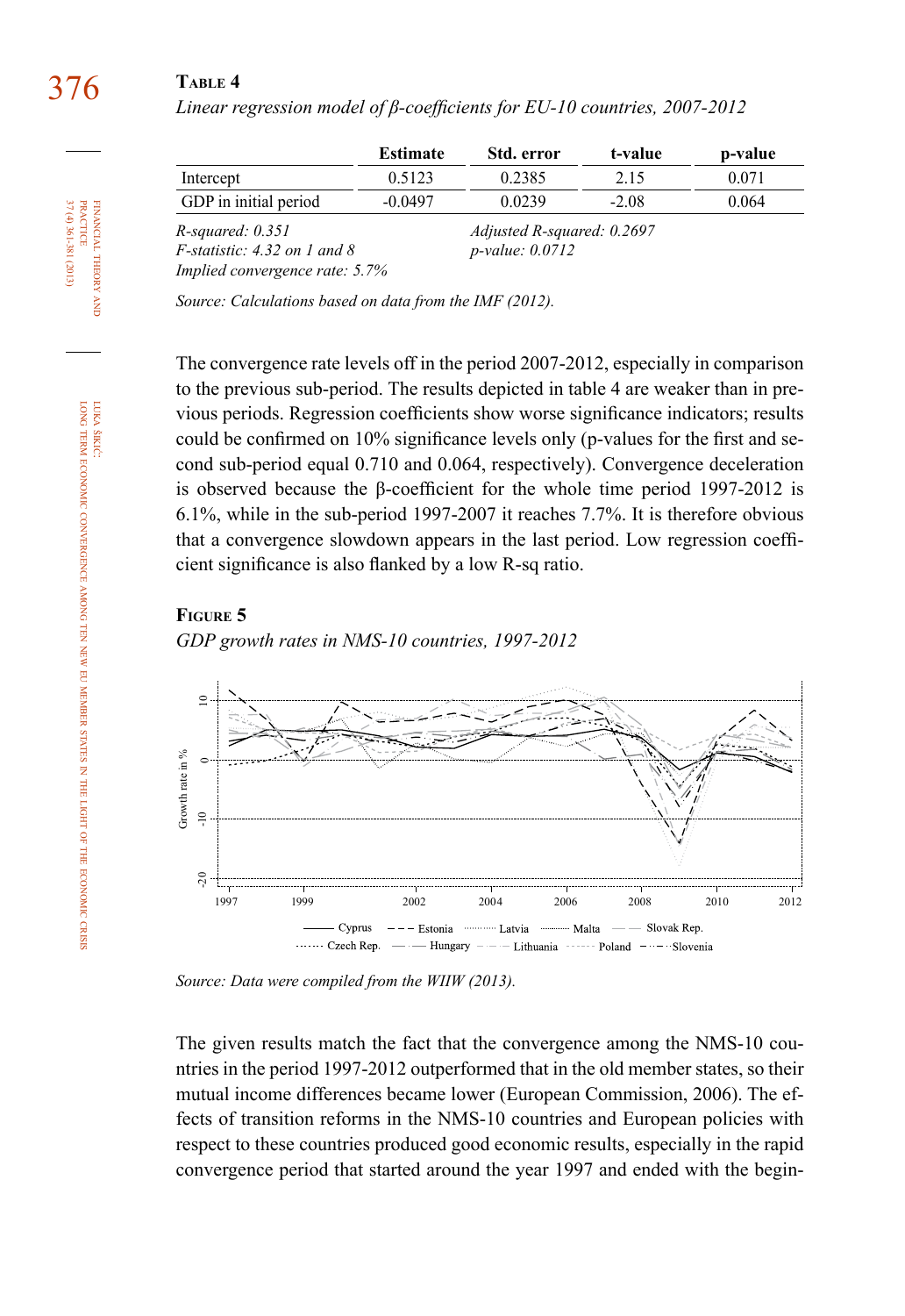ning of the economic crisis a decade later. The economic crisis had an adverse  $377$ reflection on the NMS-10 countries. Output losses were big, and in the post-crisis period they have failed to show the kinds of growth rates that were observed in the past. Nevertheless, the results for the entire period covered in this analysis allow us to make positive conclusions about the long-term convergence process.

Figure 5 depicts GDP growth rates for the analyzed countries in the period 1997- 2012. One can see that the economic crisis had a diverse and negative impact on growth rates among the NMS-10 countries. As shown previously, this has been reflected in the NMS-10 countries becoming a less homogenous convergence club. Since this convergence club was formed more than decade-and-a-half ago, the economic crisis threatens to become the turning point in this long-term positive macroeconomic trend. Results imply this as regression coefficients show low significance levels and the R-sq ratio falls considerably in the period after the onset of the crisis. Decline in NMS-10 convergence club homogeneity can be an issue of particular concern for future European member states. Absolute convergence slowdown in the NMS-10 group therefore implies greater incentive for growth-inclined economic policies in its constituent and future members. This could be a way to compensate for slowdown in respective convergence dynamics. In the event of proper policy response failures, the economic crisis could further develop into a long-term negative inflection point causing growth rates to slow down and the positive convergence trend to vanish. Such a perspective would also conflict with efforts to equalize income differences in the European Union.

## **4 conclusion**

This paper analyses aspects of  $\sigma$ - and  $\beta$ -convergence among the NMS-10 countries. The analysis covers the 1997-2012 period as well as two sub-periods: 1997- 2007 and 2007-2012. Setting up the time framework in this way allows for the exclusion of an adverse initial transition period so that long-term convergence could be put in the context of the recent economic crisis. The results confirm both σ - and β-convergence among the NMS-10 countries in period 1997-2012. During this period, β-convergence reaches 6.1%. Rapid convergence occurs in the 1997- 2007 period and amounts to 7.7%. These results are also confirmed by various panel unit root tests, which indicate that the GDP per capita series exhibited mutual convergence in the period 1997-2012. Similar results are found in other economic convergence studies for this or similarly-defined groups of countries. The time of rapid convergence could be related to positive growth in the initial transition period and the beneficial impact of preparation and European membership afterwards. Since convergence was faster in each successive year until the beginning of the crisis, the European integration process could be described as having had positive economic results.

The economic crisis has had a very deep, prolonged negative impact on the NMS-10 group that could be described as a double dip with slow recovery. Additionally,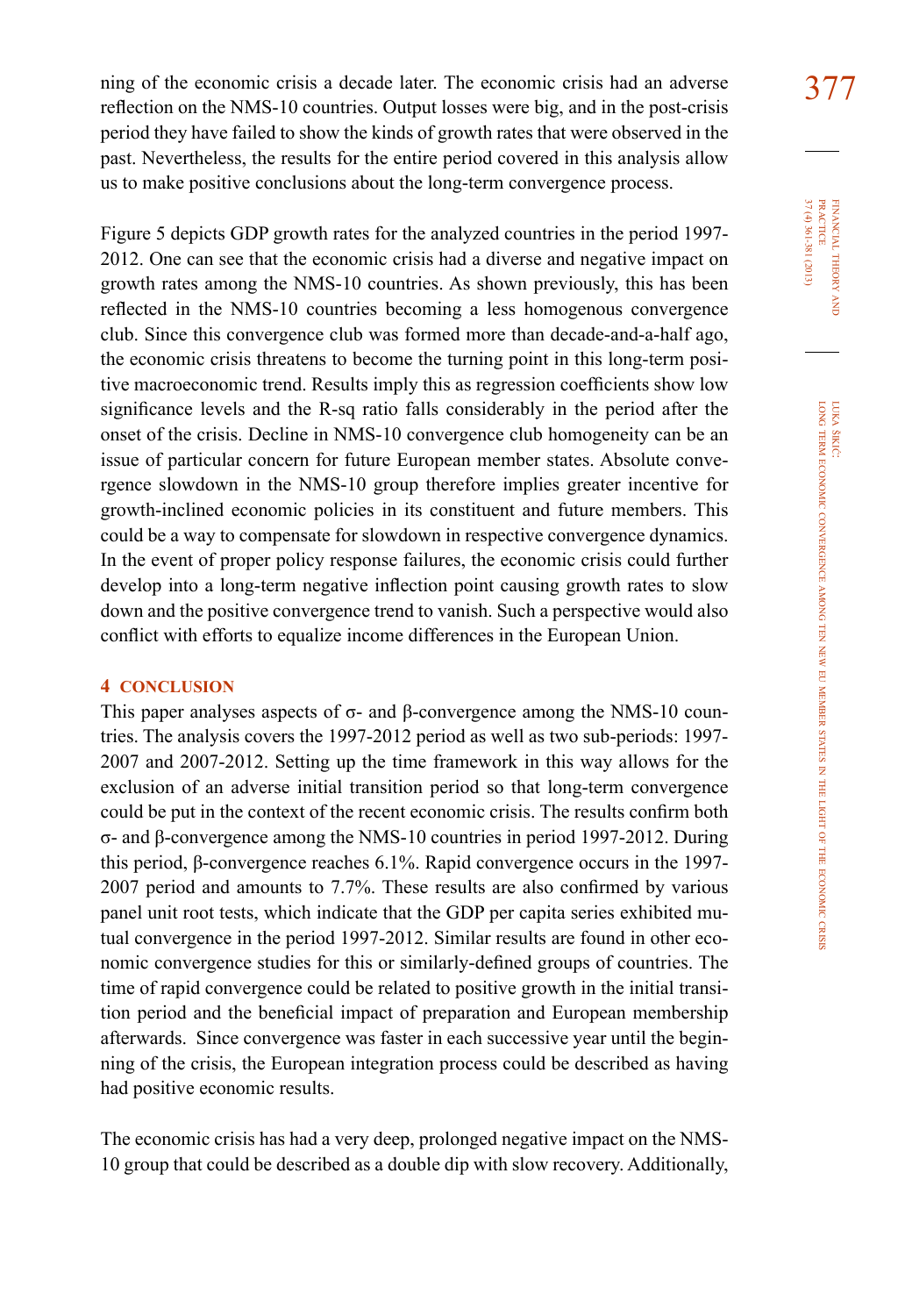378 the crisis had varying impacts on the countries from the analyzed sample. Some countries experienced very big output losses, while others fared much better. This has been reflected in the convergence performance results for the period 2007- 2012. Regression equations for that period show a deterioration of some statistical indicators, the parameters have low significance levels and the R-sq coefficients indicate a bad fit. Therefore, the economic crisis has resulted in a reduction of NMS-10 convergence club homogeneity. Nevertheless, the crisis did not stop convergence dynamics, it only slowed them down. This can be seen from the relation between the β-convergence rate in the entire analyzed period and the sub-period 1997-2007.

> The results of this analysis should also be considered in the context of further European enlargement. The economic convergence slowdown in the NMS-10 convergence club implies the necessity of economic growth stimulation policies in order for these negative trends to be compensated for. The economic growth rate deceleration and the related convergence slowdown imply that the reduction of income differences between old and new European member states could come to a standstill. This stands in opposition to the European Union̕s efforts towards regional and income equalization and calls for measures to avert this trend.

37 (4) 361-381 (2013) FINANCIAL THEORY<br>PRACTICE 37 (4) 361-381 (2013) practice financial theory and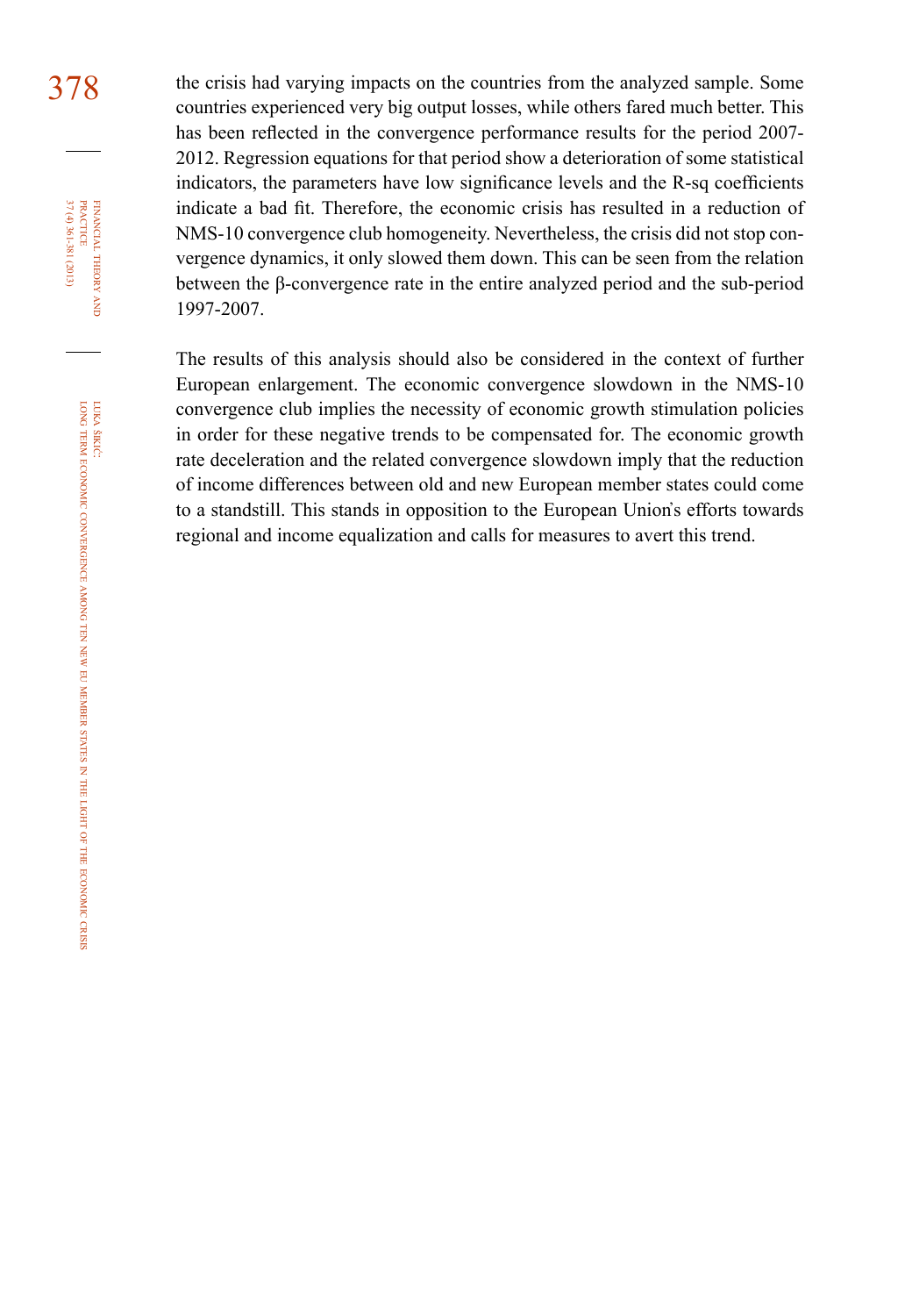- **references** 379 1. Barro, R. J. and Sala-i-Martin, X., 1992. Convergence. *Journal of Political Economy*, 100(2), pp. 223-251. doi:[10.1086/261816](http://www.jstor.org/discover/10.2307/2138606?uid=3738200&uid=2132&uid=2&uid=70&uid=4&sid=21103181134543)
- 2. Baumol, W. J., 1986. Productivity Growth, Convergence, and Welfare: What the Long-Run Data Show. *American Economic Review*, 76(5), pp. 1072-1085.
- 3. Ben, D. D., 1996. Trade Convergence among Countries. *Journal of International Economics*, 40(3-4), pp. 279-298. doi: [10.1016/0022-1996\(95\)01405-5](http://www.sciencedirect.com/science/article/pii/0022199695014055)
- 4. Breitung, J., 2000. The local power of some unit root tests for panel data. In: Badi H. Baltagi, Thomas B. Fomby, R. Carter Hill, eds. *Advances in Econometrics*, Volume 15: Nonstationary Panels, Panel Cointegration, and Dynamic Panels. Amsterdam: JAI Press. pp.161-177. doi: [10.1016/S0731-9053\(00\)](http://www.emeraldinsight.com/books.htm?chapterid=1782974&show=abstract) [15006-6](http://www.emeraldinsight.com/books.htm?chapterid=1782974&show=abstract)
- 5. Bucur, A.I., 2012. National and Regional Coordinates of the Real Convergence Process Intensity in the Enlarged European Union. *CES Working Papers* [online]. Available at: <http://cse.uaic.ro/WorkingPapers/articles/CESWP2012 IV3  $BUC.pdf$ .
- 6. Cihak, M. and Fonteyne, W., 2009. Five Years After: European Union Membership and Macro-Financial Stability in the New Member States. *IMF Working Paper*, No. 0968 [online]. Available at: <http://www.imf.org/external/ pubs/ft/wp/2009/wp0968.pdf >.
- 7. Durlauf, S. N. and Quah, D. T., 1999. The new empirics of economic growth. In: J. B. Taylor and M. Woodford, eds. *Handbook of Macroeconomics*. Amsterdam: Elsevier. doi: [10.1016/S1574-0048\(99\)01007-1](http://www.sciencedirect.com/science/article/pii/S1574004899010071)
- 8. ECB, 2007. Determinants of Growth in The Central and Eastern European EU Member States – A Production Function Approach. *Occasional Paper Series* [online]. Available at: <http://www.ecb.int/pub/pdf/scpops/ecbocp61.pdf>.
- 9. EEAG, 2004. *Report on the European Economy 2004.* Munich: CESifo [online]. Available at: <http://blog.iese.edu/xvives/files/2011/09/54.pdf>.
- 10. European Commission, 2006. Enlargement, two years after: an economic evaluation. *Occasional Papers* [online]. Available at: [<http://ec.europa.eu/eco](http://ec.europa.eu/economy_finance/publications/publication7548_en.pdf)nomy finance/publications/publication7548 en.pdf>.
- 11. Grossman, G. and Helpman, E., 1991. *Innovation and Growth in the World Economy.* Cambridge: The MIT Press.
- 12. Harris, R. D. F. and Tzavalis, E., 1999. Inference for unit roots in dynamic panels where the time dimension is fixed. *Journal of Econometrics*, 91(2), pp. 201-226. doi: [10.1016/S0304-4076\(98\)00076-1](http://www.sciencedirect.com/science/article/pii/S0304407698000761)
- 13. Horvath, J., 2004. Optimum currency area theory: a selective review. *Macroeconomics 0401014, EconWPA* [online]. Available at: <http://128.118.178.162/ eps/mac/papers/0401/0401014.pdf>.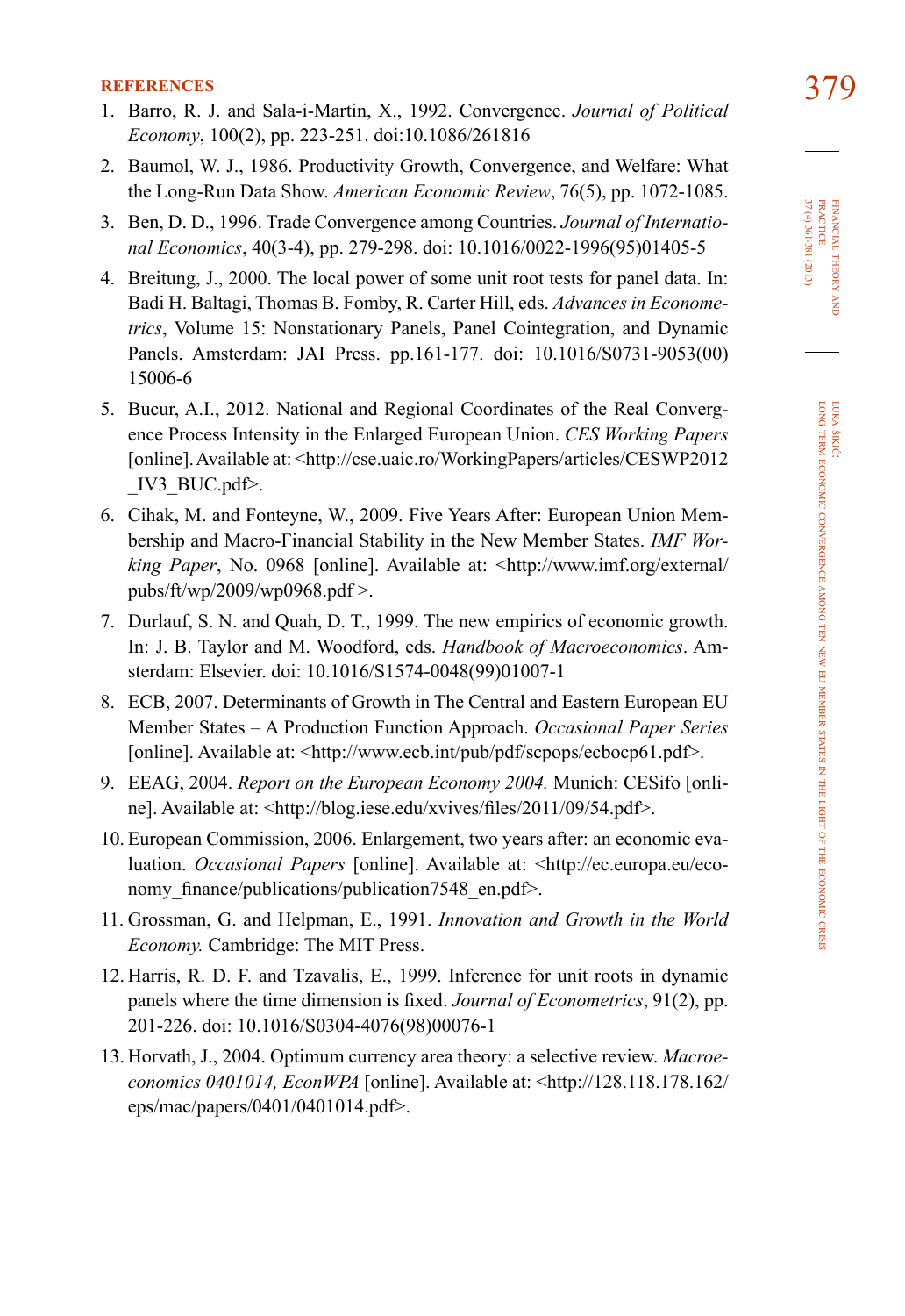- 380 14. Im, K. S., Pesaran, M. H. and Shin, Y., 2003. Testing for unit roots in heterogeneous panels. *Journal of Econometrics*, 115(1), pp. 53-74. doi: [10.1016/](http://www.sciencedirect.com/science/article/pii/S0304407603000927) [S0304-4076\(03\)00092-7](http://www.sciencedirect.com/science/article/pii/S0304407603000927)
	- 15. IMF, 2012. *World Economic Outlook Database.* Washington: International Monetary Fund.
	- 16. Ingianni, A. and Zdarek,V., 2009. Real Convergence in the New Member States: Myth or Reality? *Journal of Economic Integration*, 24(2), pp. 294-320. doi: [10.11130/jei.2009.24.2.294](http://www.e-jei.org/journal/view.php?doi=10.11130/jei.2009.24.2.294)
	- 17. Islam, N., 2003. What Have We Learnt from the Convergence Debate? *Journal of Economic Surveys*, 17(3), pp. 309-362. doi: [10.1111/1467-6419.00197](http://onlinelibrary.wiley.com/doi/10.1111/1467-6419.00197/abstract)
	- 18. Kapetanovic, S. R. and Ouardighi, E. J., 2008. Do Balkan Countries Have a European Future? An Analysis of Real Economic Convergence, 1989-2005. *South East European Journal of Economics and Business*, 2(2), pp. 23-30.
	- 19. Kocenda, E., 2001. Macroeconomic Convergence in Transition Countries. *Journal of Comparative Economics*, 29(1), pp. 1-23. doi: [10.1006/jcec.2000.](http://www.sciencedirect.com/science/article/pii/S0147596700916962) [1696](http://www.sciencedirect.com/science/article/pii/S0147596700916962)
	- 20. Kocenda, E., Kutan, M. A. and Yigit, T. M., 2006. Pilgrims to the Eurozone: How far, how fast? *Economic Systems*, 30(4), pp. 311-327. doi: [10.1016/j.](http://www.sciencedirect.com/science/article/pii/S0939362506000525) [ecosys.2006.07.003](http://www.sciencedirect.com/science/article/pii/S0939362506000525)
	- 21. Kocenda, E., Kutan, M. A. and Yigit, T. M., 2008. Fiscal convergence in the European Union. *The North American Journal of Economics and Finance*, 19(3), pp. 319-330. doi:[10.1016/j.najef.2008.06.003](http://www.sciencedirect.com/science/article/pii/S1062940808000594)
	- 22. Levin, A., Lin, C. F. and Chu, C. S. J., 2002. Unit root tests in panel data: Asymptotic and finite-sample properties. *Journal of Econometrics*, 108(1), pp. 1-24. doi: [10.1016/S0304-4076\(01\)00098-7](http://www.sciencedirect.com/science/article/pii/S0304407601000987)
	- 23. Lucas, R.E., 1988. On the mechanics of economic development. *Journal of Monetary Economics*, 22(1), pp. 3-42. doi: [10.1016/0304-3932\(88\)90168-7](http://www.sciencedirect.com/science/article/pii/0304393288901687)
	- 24. Maddala, G. S. and Wu, S., 1999. A comparative study of unit root tests with panel data and a new simple test. *Oxford Bulletin of Economics and Statistics*, 61(0), pp. 631-652. doi: [10.1111/1468-0084.0610s1631](http://onlinelibrary.wiley.com/doi/10.1111/1468-0084.0610s1631/abstract)
	- 25. Mankiw, G., Romer D. and Weil, D., 1992. A contribution to the empirics of economic growth. *Quarterly Journal of Economics*, 107(2), pp. 407-437. doi: [10.2307/2118477](http://qje.oxfordjournals.org/content/107/2/407.short)
	- 26. Martin, R. and Winkler, A., 2009. *Real Convergence in Central, Eastern and South-Eastern Europe.* London: Palgrave Macmillan. doi: [10.1057/](http://www.palgraveconnect.com/pc/doifinder/10.1057/9780230235434) [9780230235434](http://www.palgraveconnect.com/pc/doifinder/10.1057/9780230235434)
	- 27. Prochniak, M., 2011. Determinants of economic growth in Central and Eastern Europe: the global crisis perspective. *Post-Communist Economies*, 23(4), pp. 449-468. doi: [10.1080/14631377.2011.622566](http://www.tandfonline.com/doi/abs/10.1080/14631377.2011.622566#.Uqb4Z-Iuf5w)

financial theory FINANCIAL THEORY AND PRACTICE<br>PRACTICE<br>37 (4) 361-381 (2013) 37 (4) 361-381 (2013) practice